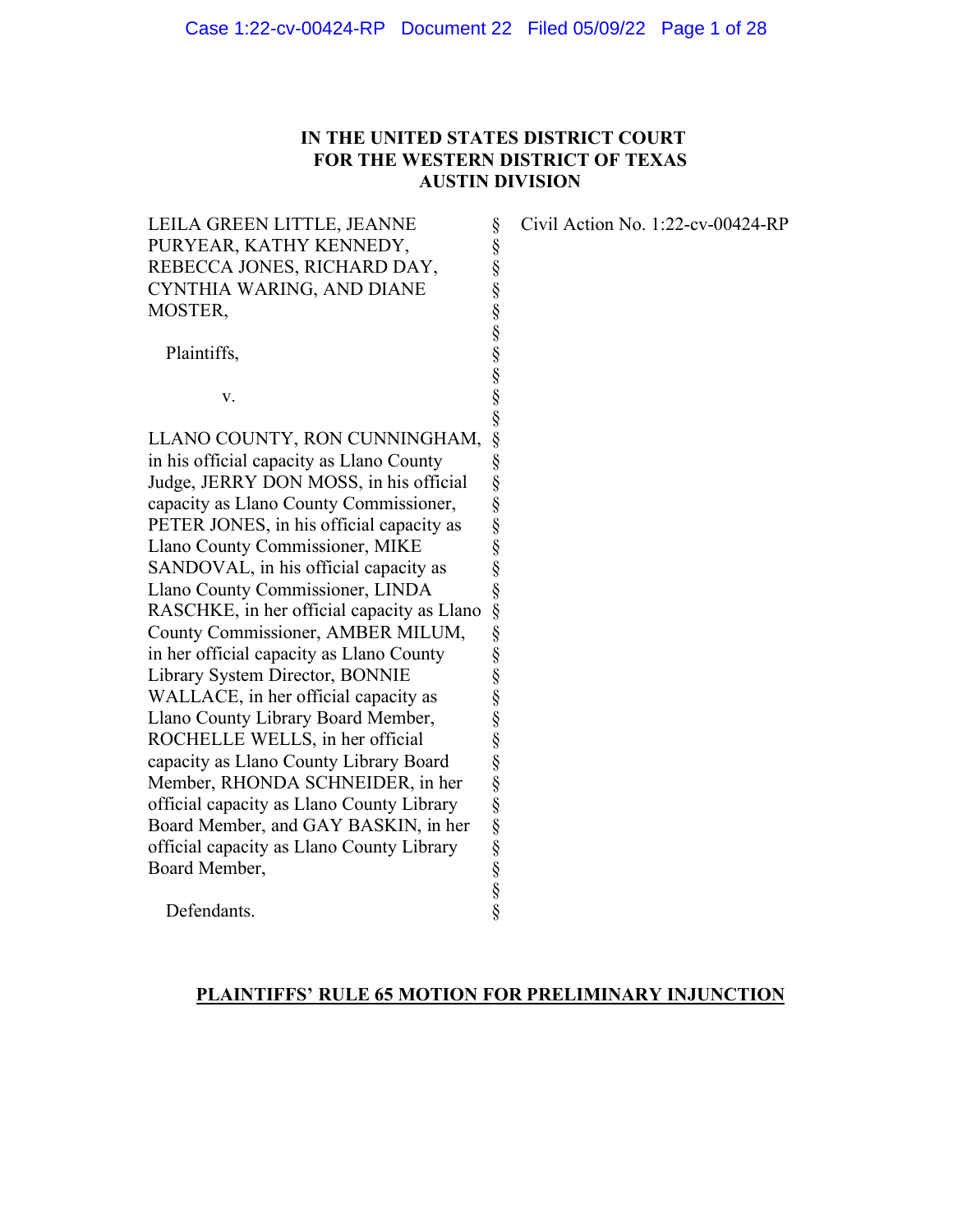# **TABLE OF CONTENTS**

| I. |           |                                                                                |
|----|-----------|--------------------------------------------------------------------------------|
|    | II.       |                                                                                |
|    | III.      |                                                                                |
|    | A.        |                                                                                |
|    | <b>B.</b> | Defendants Remove Books Based on Representative Krause's List 6                |
|    | C.        |                                                                                |
|    | D.        | Defendants Pack the Library Board and Close Meetings to the Public  8          |
|    |           |                                                                                |
| I. |           | Plaintiffs Have Demonstrated a Substantial Likelihood of Success on the Merits |
|    |           |                                                                                |
|    | A.        | Defendants Engaged in Viewpoint Discrimination, a Per Se Violation of          |
|    |           |                                                                                |
|    | <b>B.</b> | Defendants' Censorship Is Also an Impermissible Content-Based Restriction      |
|    |           |                                                                                |
|    |           | 1.                                                                             |
|    |           | 2.<br>Defendants cannot establish a compelling government interest for         |
|    |           |                                                                                |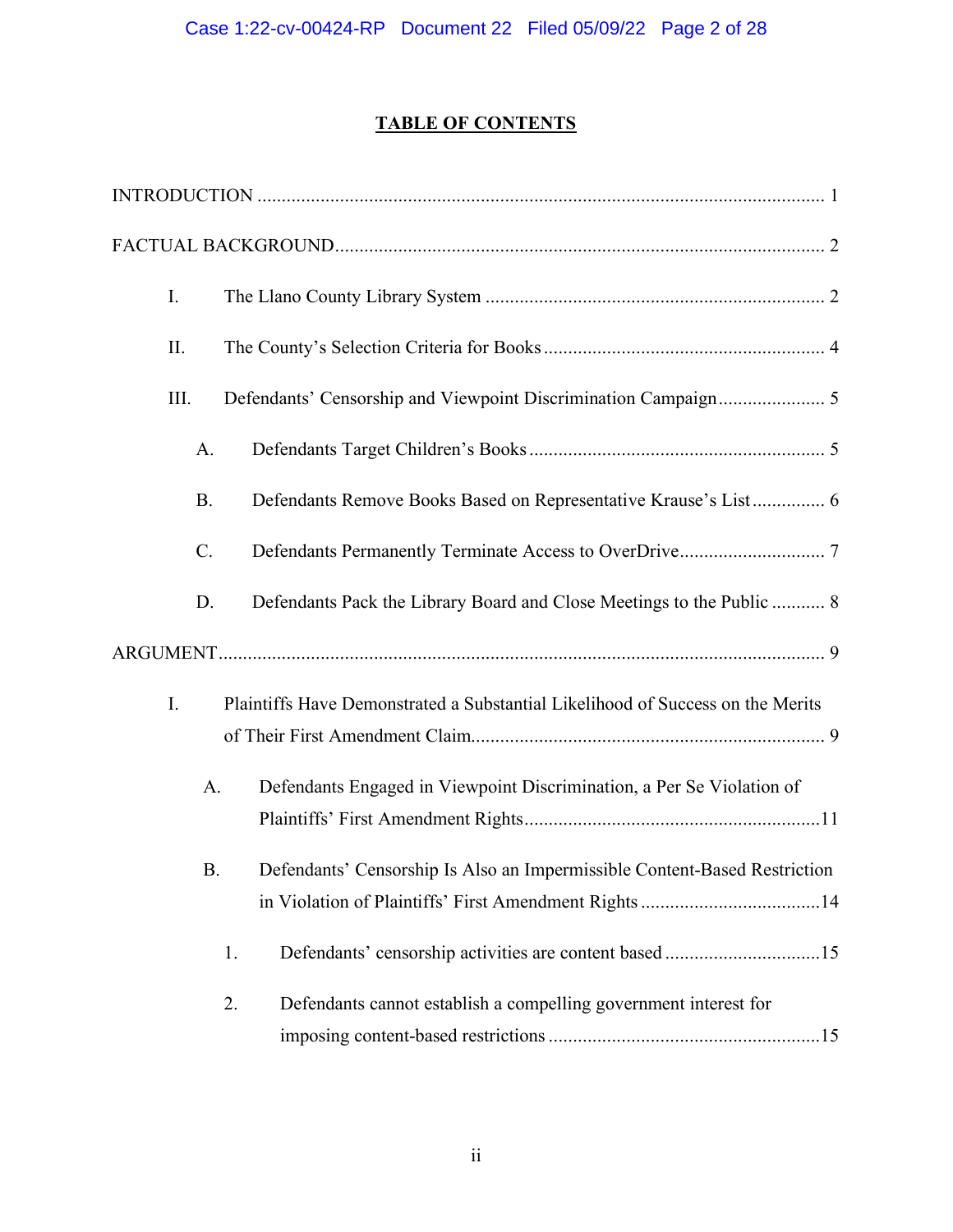# Case 1:22-cv-00424-RP Document 22 Filed 05/09/22 Page 3 of 28

|    | 3. | Defendants have not used the least restrictive means to achieve their              |  |
|----|----|------------------------------------------------------------------------------------|--|
|    |    |                                                                                    |  |
| П. |    | There Is a Substantial Threat of Irreparable Harm If the Preliminary Injunction Is |  |
|    |    |                                                                                    |  |
| Ш. |    |                                                                                    |  |
|    |    |                                                                                    |  |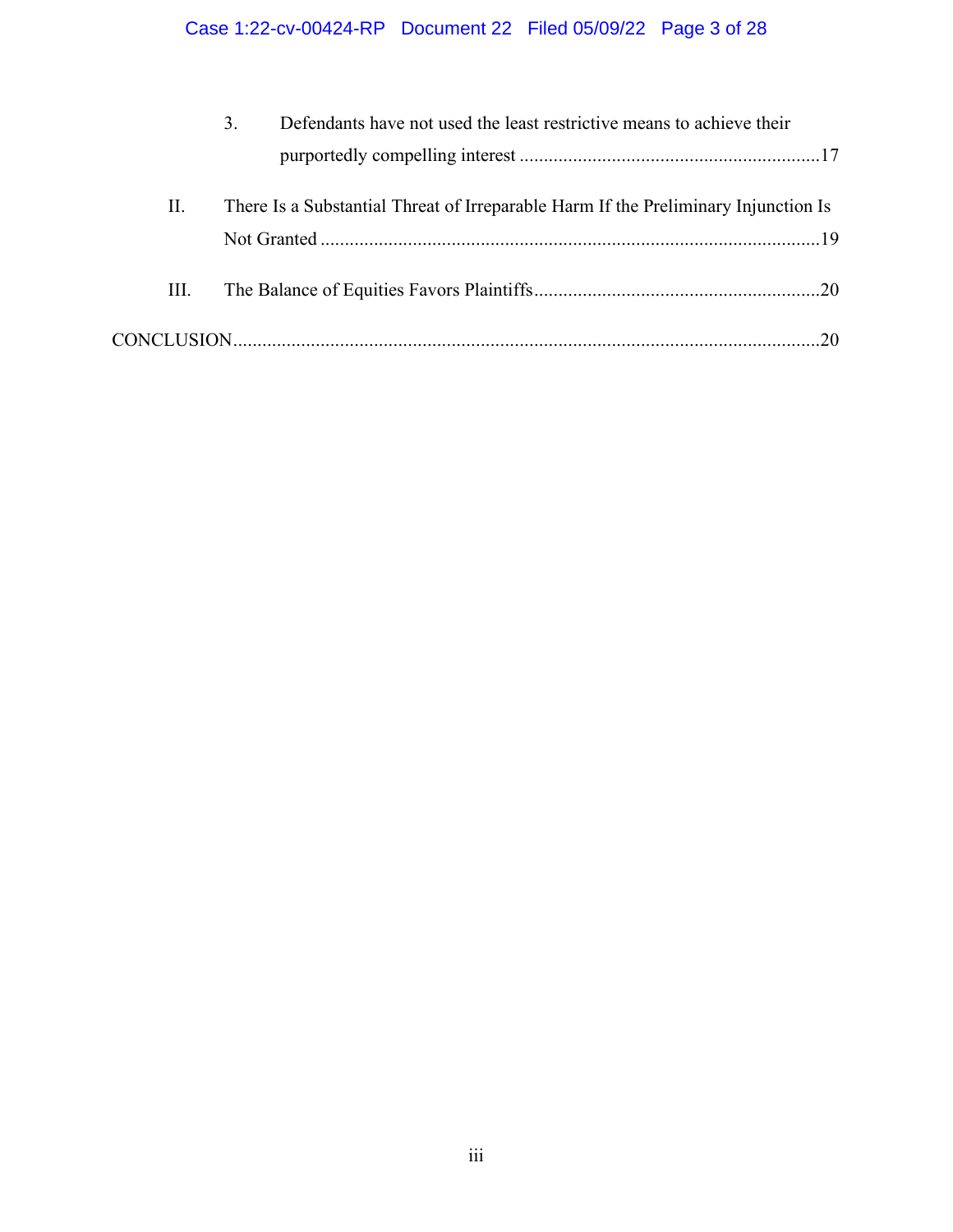# **TABLE OF AUTHORITIES**

#### **Cases Page(s)**

| Ashcroft v. Free Speech Coal.,                         |  |
|--------------------------------------------------------|--|
|                                                        |  |
| Board of Education v. Pico,                            |  |
|                                                        |  |
| Christian Legal Society v. Walker,                     |  |
|                                                        |  |
| Cornelius v. NAACP Legal Defense & Educ. Fund, Inc.,   |  |
|                                                        |  |
| Fed. Election Comm'n v. Mass. Citizens for Life, Inc., |  |
|                                                        |  |
| Fulton v. City of Philadelphia, Pennsylvania,          |  |
|                                                        |  |
| Iancu v. Brunetti,                                     |  |
|                                                        |  |
| Int'l Soc. for Krishna Consciousness, Inc. v. Lee,     |  |
|                                                        |  |
| Kreimer v. Bureau of Police,                           |  |
|                                                        |  |
| Lamont v. Postmaster General,                          |  |
|                                                        |  |
| Longoria v. Paxton,                                    |  |
|                                                        |  |
| Matal v. Tam,                                          |  |
|                                                        |  |
| Miller v. California,                                  |  |
|                                                        |  |
| Opulent Life Church v. City of Holly Springs, Miss.,   |  |
|                                                        |  |
| Perry Educ. Ass'n,                                     |  |
|                                                        |  |
| Planned Parenthood of Gulf Coast, Inc. v. Gee,         |  |
|                                                        |  |
| Reed v. Town of Gilbert,                               |  |
|                                                        |  |
| Reno v. American Civil Liberties Union,                |  |
|                                                        |  |
| Robinson v. Hunt County, Texas,                        |  |
|                                                        |  |
| Rosenberger v. Rector & Visitors of Univ. of Va.,      |  |
|                                                        |  |
| Sund v. City of Wichita Falls, Tex.,                   |  |
|                                                        |  |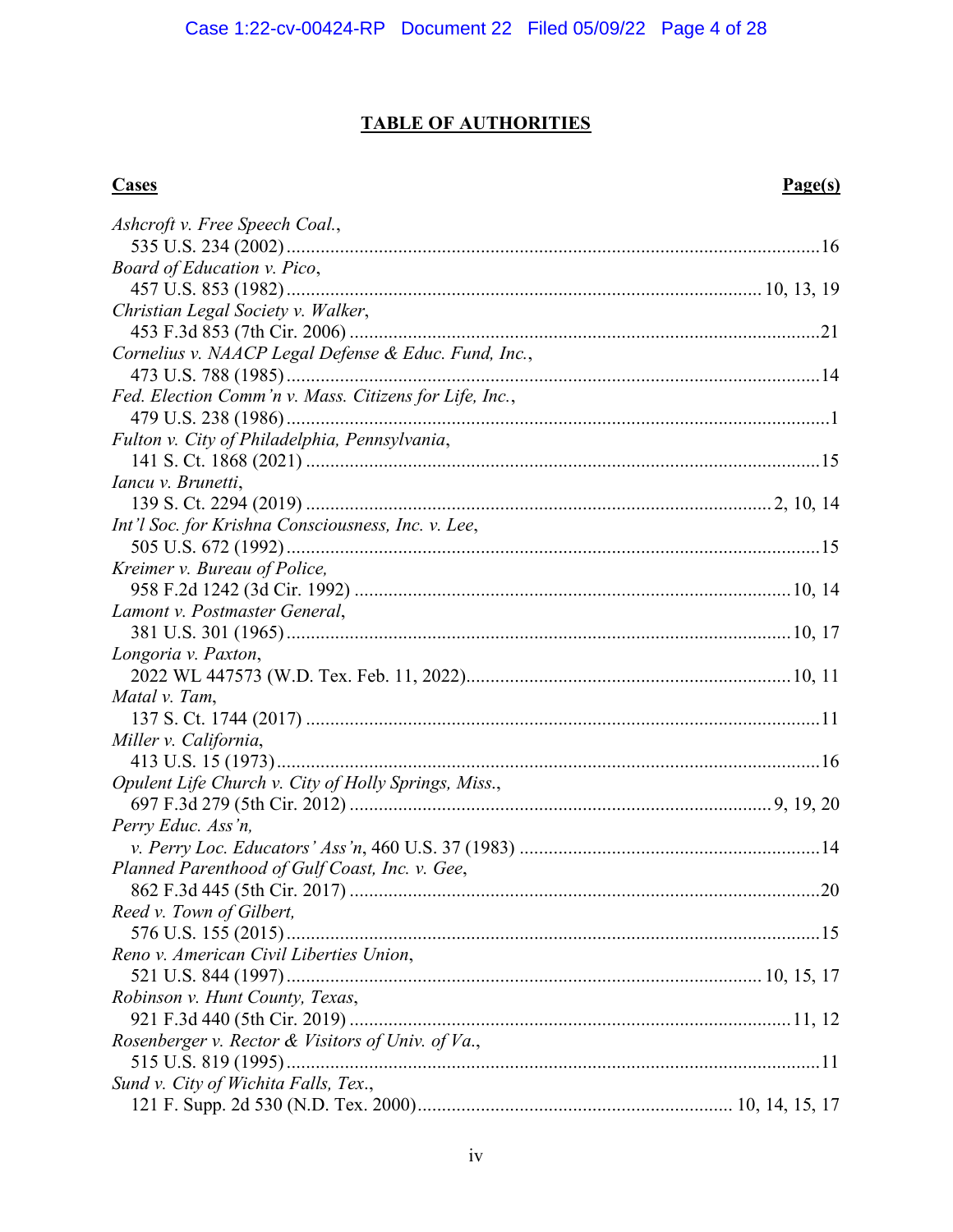| Texans for Free Enter. v. Texas Ethics Comm'n, |  |
|------------------------------------------------|--|
|                                                |  |
| United States v. Playboy Ent. Grp., Inc.,      |  |
|                                                |  |

# **Statutes**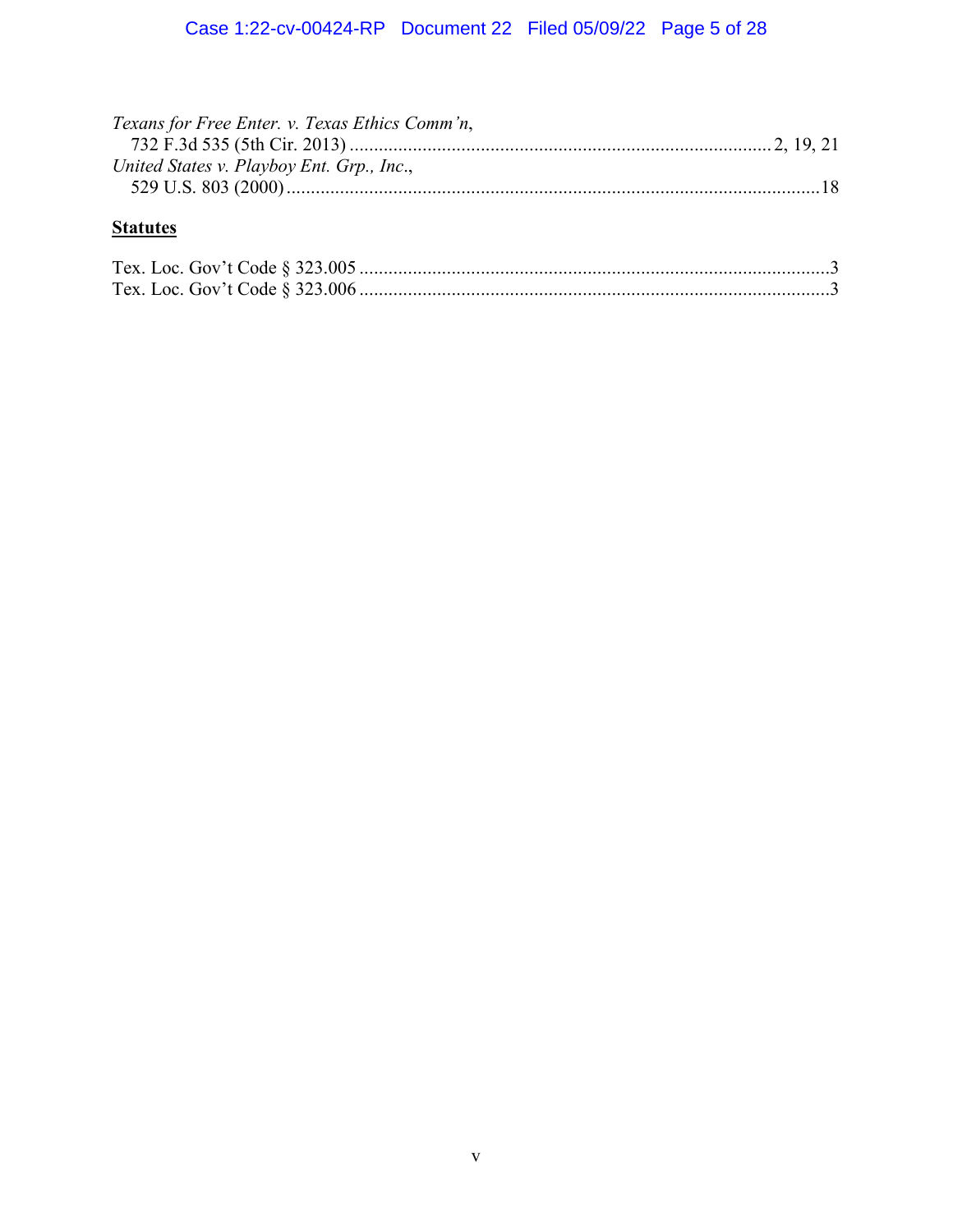#### **INTRODUCTION**

<span id="page-5-0"></span>Plaintiffs respectfully seek a preliminary injunction to stop Defendants' systematic efforts to ban books from Llano County public libraries.<sup>[1](#page-5-1)</sup> Book banning offends basic First Amendment principles and strikes at the core of our democracy. Each moment that Plaintiffs are denied their right to access the banned books, they suffer immediate and irreparable harm. Indeed, "freedom of thought and speech 'is the matrix, the indispensable condition, of nearly every other form of freedom.'" *Fed. Election Comm'n v. Mass. Citizens for Life, Inc.*, 479 U.S. 238, 264 (1986).

Plaintiffs are residents of Llano County and visitors, users, card-carrying members, and ardent supporters of Llano County's public libraries. Starting in August 2021, Defendants public officials who control which books are available in the County's public libraries—have perpetuated a systematic campaign to eradicate books containing ideas or messages that they disagree with from the County's library collection. In so doing, Defendants have transformed the County's public libraries from contemplative spaces where residents can explore the marketplace of ideas to battlegrounds in Defendants' political and ideological war. More troubling still, Defendants have taken steps to cloak their censorship activities in secrecy and insulate it from all forms of community review and scrutiny.

Plaintiffs are likely to prevail on the merits of their First Amendment claim. Defendants' book banning is driven by their antipathy to the ideas in the banned books. Publicly, Defendants have claimed that their purge is aimed at removing "pornographic" materials from library shelves. But the evidence shows that this is mere pretext. For example, one of the books they banned is a historical nonfiction book entitled, *They Called Themselves the K.K.K: The Birth of an American Terrorist Group*. Defendants banned it because they disagreed with the political

<span id="page-5-1"></span><sup>&</sup>lt;sup>1</sup> Hereinafter, the "Library System."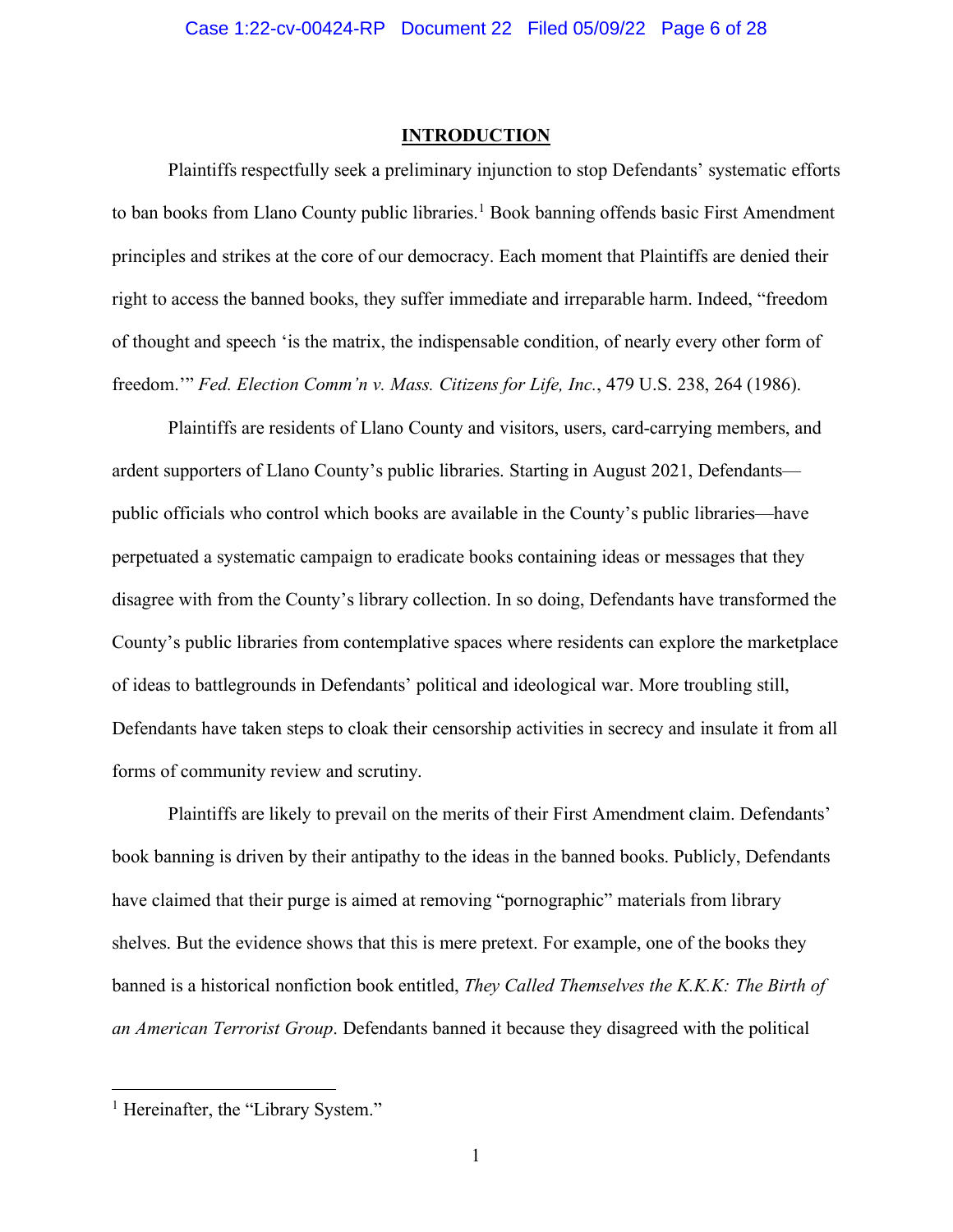#### Case 1:22-cv-00424-RP Document 22 Filed 05/09/22 Page 7 of 28

views of the author, not because it is smut. Indeed, none of the books Defendants have targeted is obscene or pornographic in any fashion. To the contrary, many of the banned books have received prestigious literary awards and national acclaim. The true motivation behind Defendants' censorship is the subject matter and viewpoint of these books, many of which address contemporary issues related to sexuality, sex education, gender identity, and racial equality. Because Defendants' suppression of information was driven by their subjective views and opinions, their conduct constitutes impermissible viewpoint discrimination—a *per se* violation of the First Amendment. *Iancu v. Brunetti*, 139 S. Ct. 2294, 2299 (2019).

Plaintiffs will suffer irreparable harm absent relief from this Court. The "loss of First Amendment freedoms for even minimal periods of time constitutes irreparable injury justifying the grant of a preliminary injunction." *Texans for Free Enter. v. Texas Ethics Comm'n*, 732 F.3d 535, 539 (5th Cir. 2013). This injury far outweighs any harm to Defendants, who have no legitimate interest in perpetuating a censorship campaign in violation of the Constitution. Rectifying a violation of the First Amendment is always in the public interest. *Id.*

Accordingly, Plaintiffs seek a preliminary injunction to prevent further harm to their First Amendment rights and to reinstate access to public library books they hold dear.

#### **FACTUAL BACKGROUND**

#### <span id="page-6-1"></span><span id="page-6-0"></span>**I. The Llano County Library System**

The County's public libraries are the cultural centers of the community, providing an open and accessible space for residents of different ages, income levels, backgrounds, and political beliefs to gather in the common pursuit of knowledge and the exploration of ideas. The County Library System has three physical locations: the Llano Library Branch (the main branch), the Kingsland Library Branch, and the Lakeshore Library Branch. (Declaration of Leila Green Little ("Little Decl.") ¶ 5.) Prior to the events giving rise to this lawsuit, the Library System also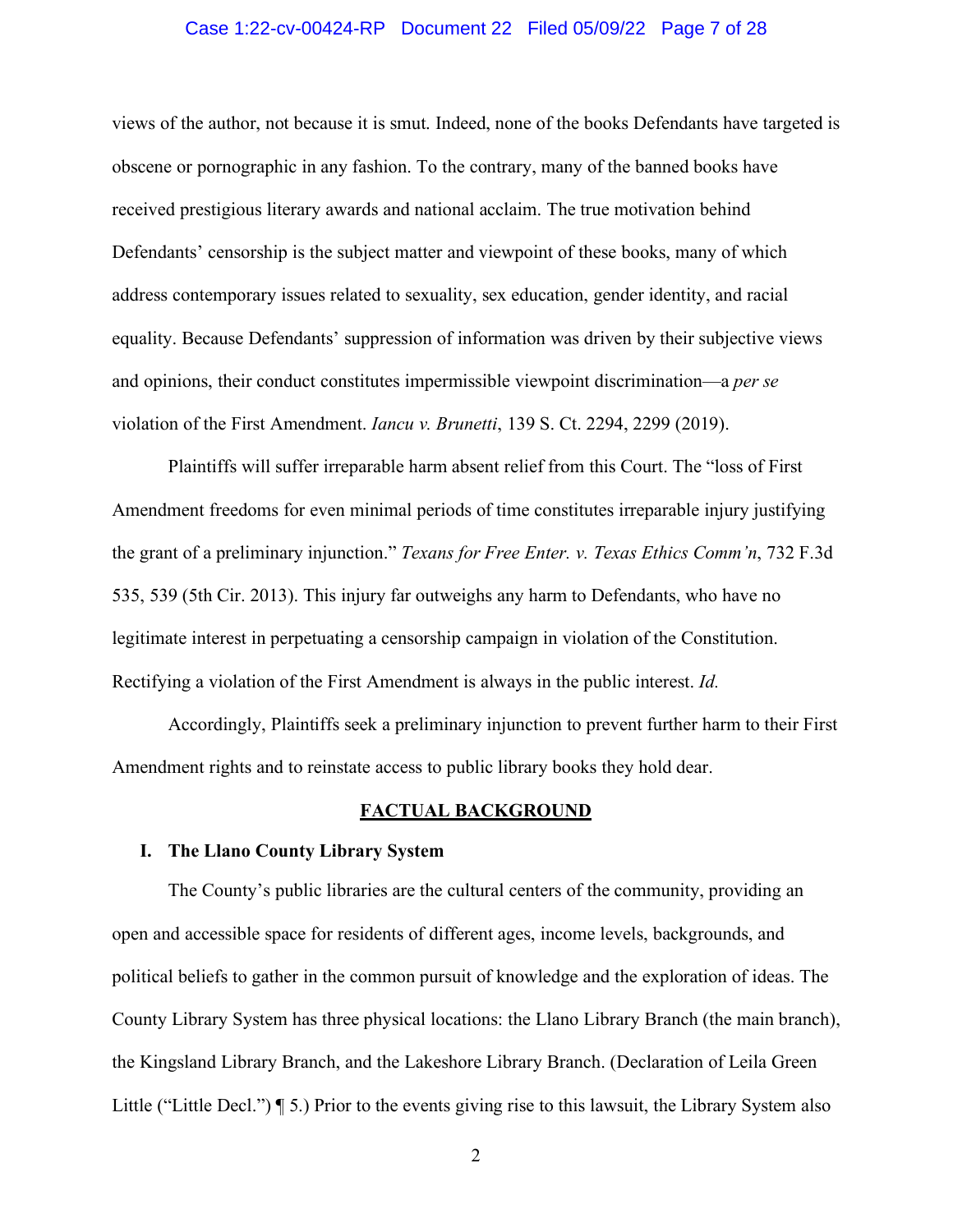#### Case 1:22-cv-00424-RP Document 22 Filed 05/09/22 Page 8 of 28

provided library cardholders with a digital catalog called "OverDrive," which gave library patrons access to a curated collection of over 17,000 digital ebooks and audiobook titles. (*Id.* ¶ 4.) This service was widely used in the community, particularly by elderly patrons, patrons with disabilities, and those patrons otherwise unable to visit a physical library. (Declaration of Amy Senia ("Senia Decl."), Exs. 1, 25; Declaration of Cynthia Waring ("Waring Decl.") ¶ 4.)

Plaintiffs are card-carrying members of the Library System, which Plaintiffs use to access library books on a variety of topics, including fiction and nonfiction books, and books written for children, young adults, and adults. (Little Decl. ¶ 2; Declaration of Jeanne Puryear ("Puryear Decl.") ¶ 2; Declaration of Kathy Kennedy ¶ 2; Declaration of Rebecca Jones ¶ 2; Declaration of Richard Day  $\llbracket 2$  $\llbracket 2$ ; Waring Decl.  $\llbracket 2$ ; and Declaration of Diane Moster  $\llbracket 2.$ )<sup>2</sup> Although Plaintiffs differ in their ages, professions, and religious and political beliefs, they are united in their love for reading public library books.

The Library System is under the general supervision of the County Commissioners Court, the County's governing body. *See* Tex. Loc. Gov't Code § 323.006. Defendant Ron Cunningham serves as County Judge, the head of the County Commissioners Court, and Defendants Jerry Don Moss, Peter Jones, Mike Sandoval, and Linda Raschke serve as County Commissioners. **(**Little Decl. ¶ 6.) Defendant Amber Milum is the Library System Director (*id.*), and is required to "develop and manage the library" and "determine which books and library equipment will be purchased." *See* Tex. Loc. Gov't Code § 323.005. In January 2022, Defendants Bonnie Wallace, Rochelle Wells, Gay Baskin, and Rhonda Schneider were appointed by the Commissioners Court to sit on the County's Library Board (the "New Library Board"). **(**Little Decl. ¶ 6.)

<span id="page-7-0"></span><sup>2</sup> Hereafter, "Plaintiffs' Decls."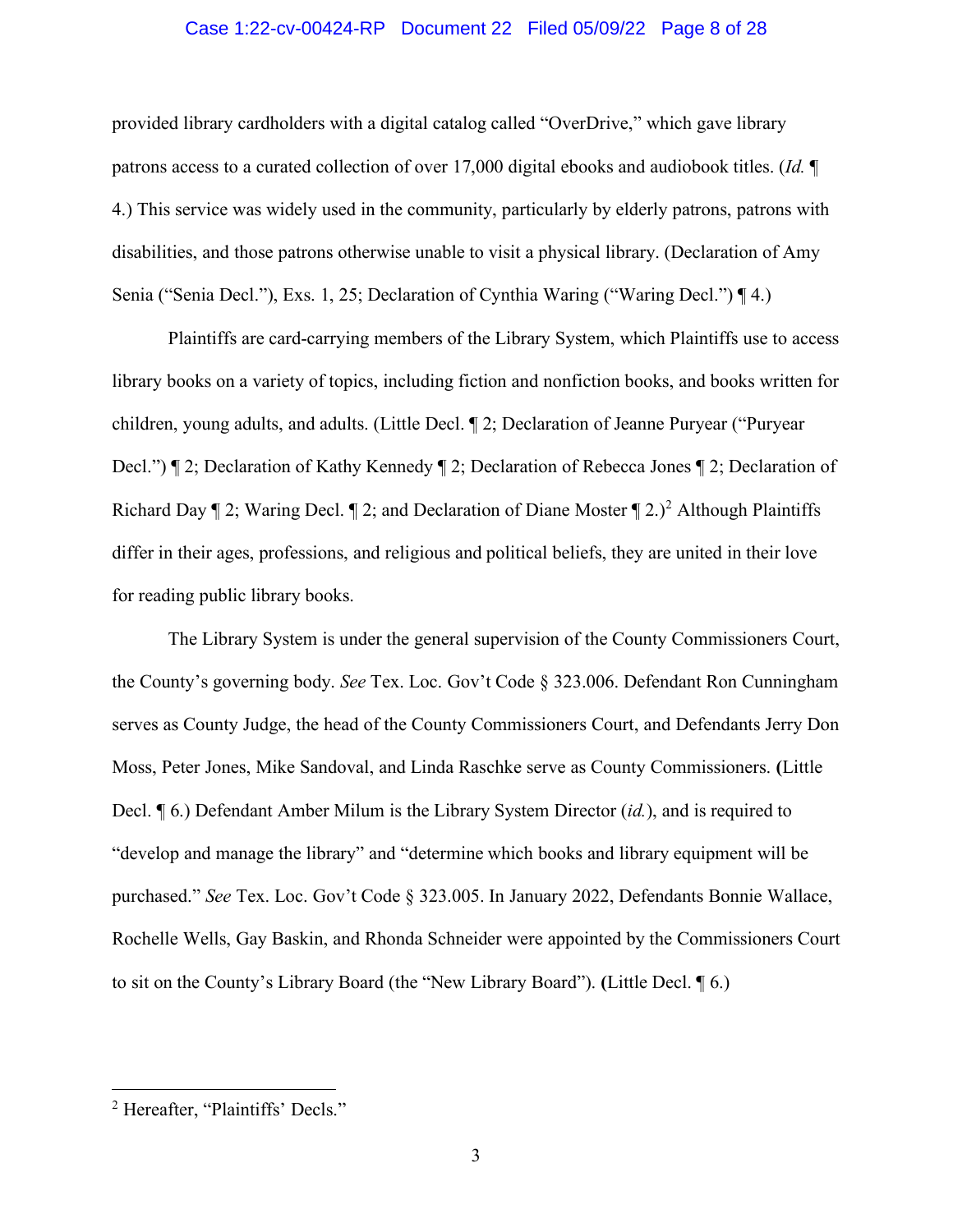### <span id="page-8-0"></span>**II. The County's Selection Criteria for Books**

The County's Library System has well-defined policies for the selection of books, which the Commissioners Court adopted in August 2006 ("Materials Policy"). (Senia Decl., Ex. 2.) Before any book is placed on Library System shelves, it is assessed and vetted by a trained librarian in accordance with the Materials Policy and other professional standards established by the American Library Association ("ALA"). (*Id.*) The County's Materials Policy states its goals as "maintain[ing] a well-balanced and broad collection of materials for information, reference, research, and enjoyment" and "support[ing] the democratic process by providing materials for the education and enlightenment of the community." (*Id.* at 18). The Materials Policy also incorporates the ALA's *Library Bill of Rights*, which prohibits the exclusion of any books from a library collection "because of race or nationality or the political or religious views of the writer." (*Id.*; *see also* Declaration of Kenton L. Oliver ("Oliver Decl."), Ex. 2, *Library Bill of Rights*.)

The Materials Policy sets forth a clear standard with respect to books containing sexual content: "Materials with an emphasis on sex, or containing profane language should not be automatically rejected." (Senia Decl., Ex. 2 at 18.) Instead, "[s]election should be made on the basis of whether the media presents life in its true proportions, whether characters and situations are realistically presented, and whether the media has literary value." (*Id.*) Consistent with this provision, obscene materials cannot be selected for the Library System collection. (*Id.*)

The Materials Policy also explains that patrons' preferences and viewpoints cannot dictate what books are included in the collection: "While a person may reject materials for himself or herself and for his or her children, he or she shall not exercise censorship to restrict access to the materials by others." (*Id.* at 19.) "Responsibility for the reading of children rests with their parents or legal guardians. Selection should not be inhibited by the possibility that media may inadvertently come into possession of children." (*Id.* at 18.)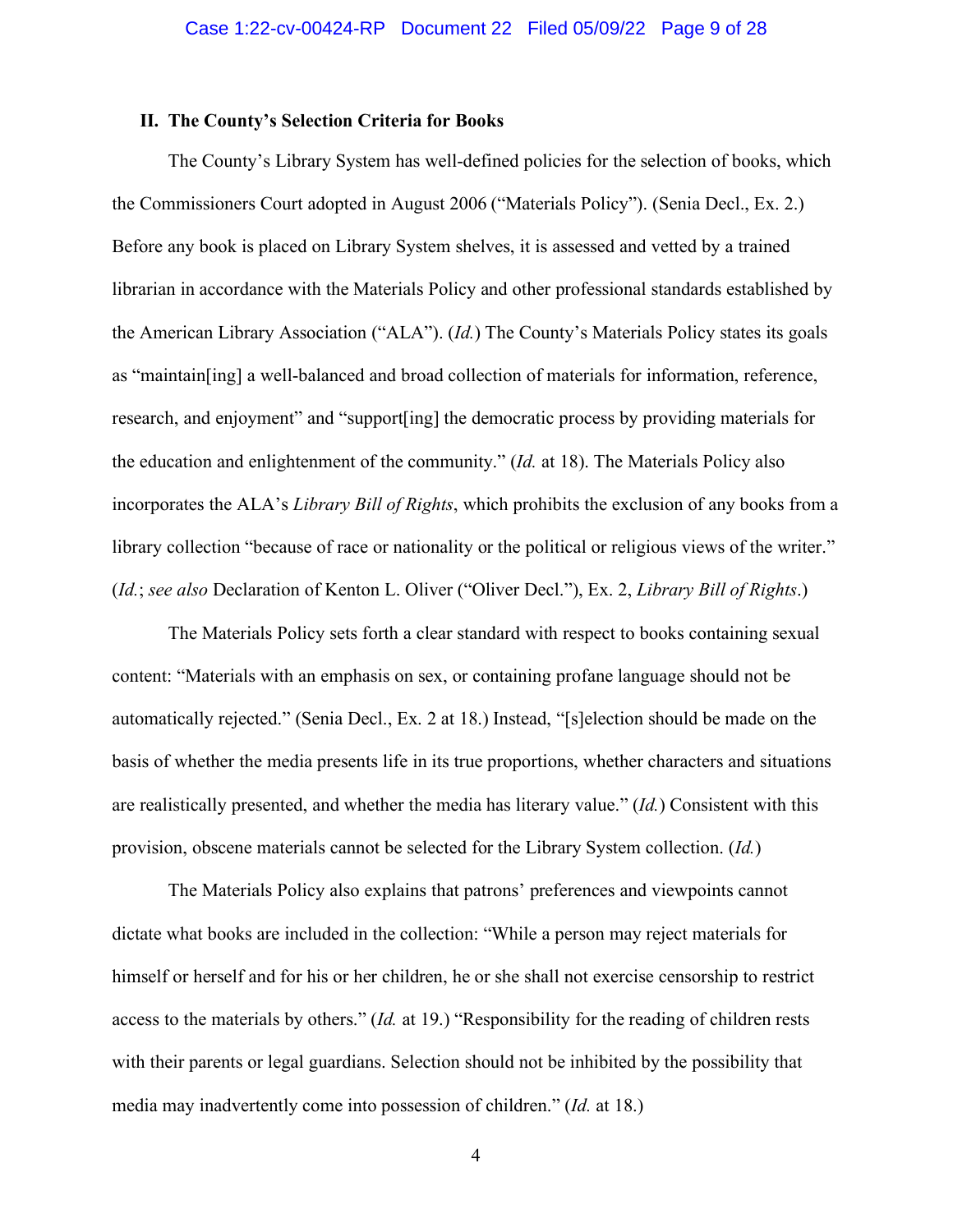#### <span id="page-9-0"></span>**III.Defendants' Censorship and Viewpoint Discrimination Campaign**

For fifteen years, the County's trained librarians applied the Materials Policy without incident, creating a robust collection of books presenting a panoply of viewpoints and ideas. In 2021, however, Defendants commenced a coordinated campaign to remove and restrict access to books in the Library System's physical and digital collections based on Defendants' wholly subjective views of the propriety of those books.<sup>[3](#page-9-2)</sup> Defendants targeted books with content that conflicted with their personal political and religious beliefs, in violation of both the County's Materials Policy, professional standards promulgated by the ALA, and the First Amendment.

#### **A. Defendants Target Children's Books**

<span id="page-9-1"></span>Defendants' unconstitutional conduct started in the children's section. Prior to their appointment to the New Library Board, Defendants Rochelle Wells, Rhonda Schneider, Gay Baskin, and Bonnie Wallace were part of a community group pushing for the removal of children's books that they subjectively deemed "inappropriate." (Little Decl. ¶ 7; Senia Decl., Exs. 3-5.) In the fall of 2021, Defendants Amber Milum, Jerry Don Moss, and Ron Cunningham acceded to that group's demands and removed several children's picture books from library shelves. (Senia Decl., Exs. 3-6.)

Among the removed books included were Maurice Sendak's *In the Night Kitchen* and *It's Perfectly Normal: Changing Bodies, Growing Up, Sex, and Sexual Health*. (*Id.*, Exs. 3, 6.) *In the Night Kitchen* follows a boy's dream journey through a baker's kitchen, and has received numerous awards, including the 1971 Caldecott Honor Book. (Oliver Decl. ¶ 28.) *It's Perfectly Normal* is an award-winning sex education book with color illustrations of the human body, designed for parents and children ages ten and older. (*Id.* ¶ 29.)

<span id="page-9-2"></span> $3$  All print and digital books targeted, restricted, or removed by Defendants, including removed books currently unknown to Plaintiffs, will be referred to collectively as the "Banned Books."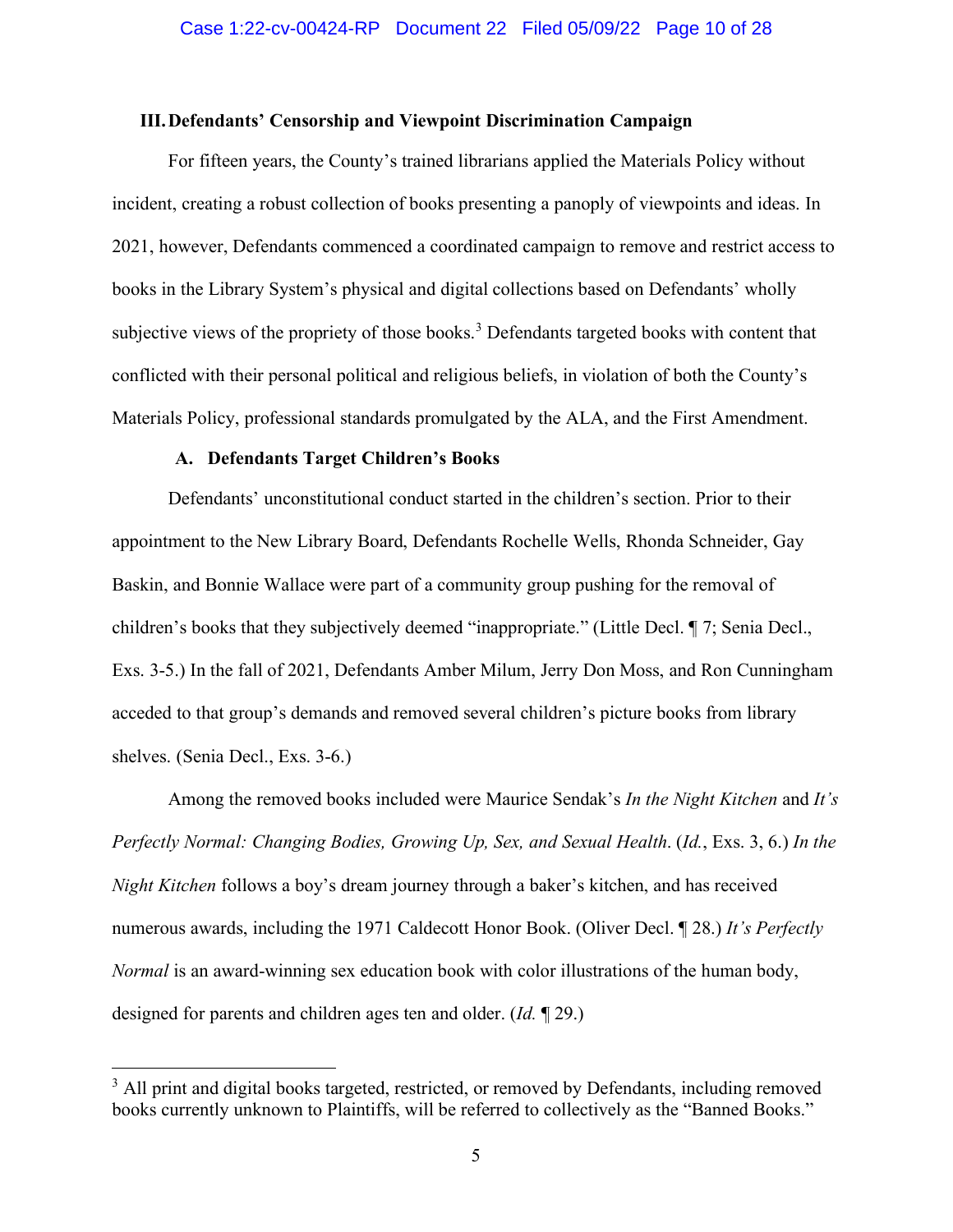#### **B. Defendants Remove Books Based on Representative Krause's List**

<span id="page-10-0"></span>Emboldened by their success in the children's section, Defendants embarked on a censorship campaign of much broader scope, using a list of purportedly inappropriate books compiled by Texas State Representative Matt Krause as their blueprint. On October 25, 2021, Representative Krause sent a letter to the Texas Education Agency and various school district superintendents asking them to identify whether any of the 850 books on his attached 16-page list (the "Krause List") appeared on the shelves of Texas school libraries. (Senia Decl., Exs. 22, 23.) The Krause List includes famous and award-winning books such as *Between the World and Me* and *We Were Eight Years in Power* by Ta-Nehisi Coates, and *The New Jim Crow* by Michelle Alexander, as well as other fiction and nonfiction titles related to sexuality and sex education, gender identity, and racial equality. (*Id.*, Ex. 23.) Three days later, Defendant Milum removed *Critical Race Theory*, which appears on the Krause List, from library shelves and hid it behind the front desk in the Kingsland Branch. (*Id.*, Ex. 10.)

On November 10, 2021, Defendant Wallace sent Defendant Cunningham an email entitled "Pornographic Filth at the Llano Public Libraries," attaching a list of all the books on the Krause List that were then available in the Library System and referring to them as "atrocious." (Senia Decl., Ex. 7 at 2-3.) Defendant Wallace demanded that the children's books on the list "be RELOCATED to the ADULT section" because it was "the only way that I can think of to prohibit future censorship of books I do agree with, mainly the Bible, if more radicals come to town and want to use the fact that we censored these books against us." (*Id.* at 2.) She ended her email with a request to get "all the pastors involved in this" to "organize a weekly prayer vigil for this specific issue," exclaiming "[m]ay God protect our children from this FILTH." (*Id.* at 3.) Defendant Cunningham acted quickly, forwarding Defendant Wallace's list to Defendant Milum, who then compiled an excel spreadsheet entitled "Bonnie Wallace book list 2021.11.12" and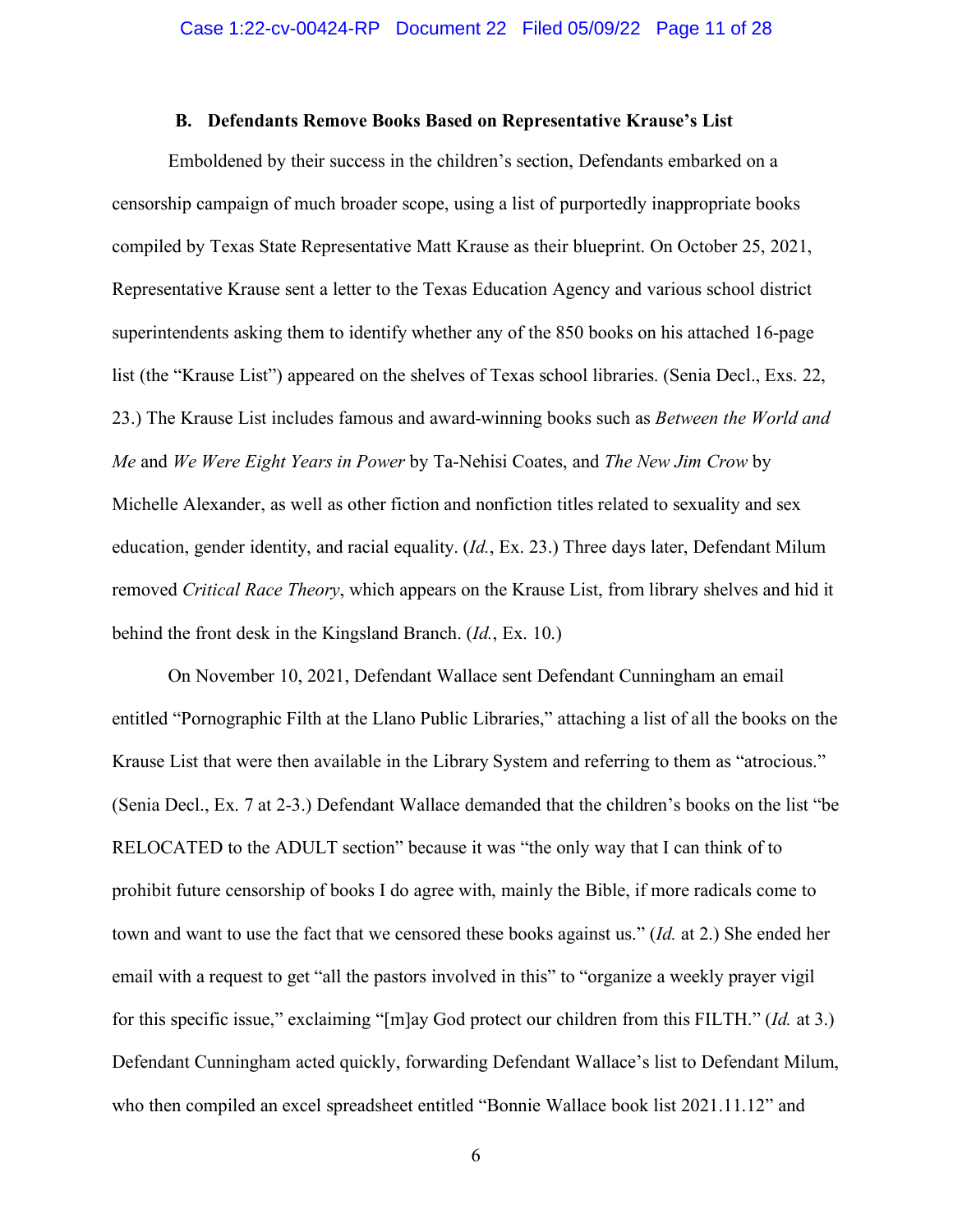#### Case 1:22-cv-00424-RP Document 22 Filed 05/09/22 Page 12 of 28

ordered librarians to remove those books from shelves. (*Id.*, Exs. 7, 9; (Declaration of Suzette Baker ("Baker Decl.")  $\P$  3-5.) Cunningham also ordered Milum to "immediately" remove "any and all books that depict any type of sexual activity or questionable nudity." (Senia Decl., Ex. 7.) In private emails, Defendants referred to the Krause List not as the list of "pornographic" or "obscene" books, but as the "16-page list of CRT and LGBTQ book[s]." (*Id.*, Ex. 8.)

Defendants then removed at least six books on the Bonnie Wallace Spreadsheet from library shelves on November 12, 2021—the exact same date that Defendant Milum wrote in the title of her revised excel spreadsheet, *i.e.*, "Bonnie Wallace book list *2021.11.12*." (Senia Decl., Exs. 6, 9 (emphasis added).) The Krause List books that Defendants removed included: (1) *Caste: The Origins of Our Discontent* by Isabel Wilkerson; (2) *They Called Themselves the K.K.K: The Birth of an American Terrorist Group* by Susan Campbell Bartoletti; (3) *Spinning* by Tillie Walden; (4) *Being Jazz: My Life as a (Transgender) Teen* by Jazz Jennings; (5) *Shine* by Lauren Myracle; and (6) *Freakboy* by Kristin Elizabeth Clark. (Senia Decl., Exs. 6, 9, 23.) A few days later, Defendants removed at least one more book on the Bonnie Wallace Spreadsheet from library shelves, *Gabi, a Girl in Pieces* by Isabel Quintero. (Senia Decl., Exs, 6, 9, 23.)

Then, in December 2021, Defendants closed the libraries to the public for three days to conduct a private review of the "appropriateness" of books in the teen and children's sections. (Senia Decl., Ex. 11.) This purge was likewise guided by the Krause List. (Puryear Decl., Ex. 1.)

#### **C. Defendants Permanently Terminate Access to OverDrive**

<span id="page-11-0"></span>Defendants' literary witch hunt did not stop with the County's print collection. In or around November 2021, Defendants discovered that two books on the Krause List, *Lawn Boy* by Jonathan Evison and *Gender Queer: A Memoir* by Maia Kobabe, were accessible to Llano County library patrons on OverDrive, a digital platform that gave County library patrons access to over 17,000 digital ebooks and audiobook titles. (Senia Decl., Exs. 7, 8.) Defendants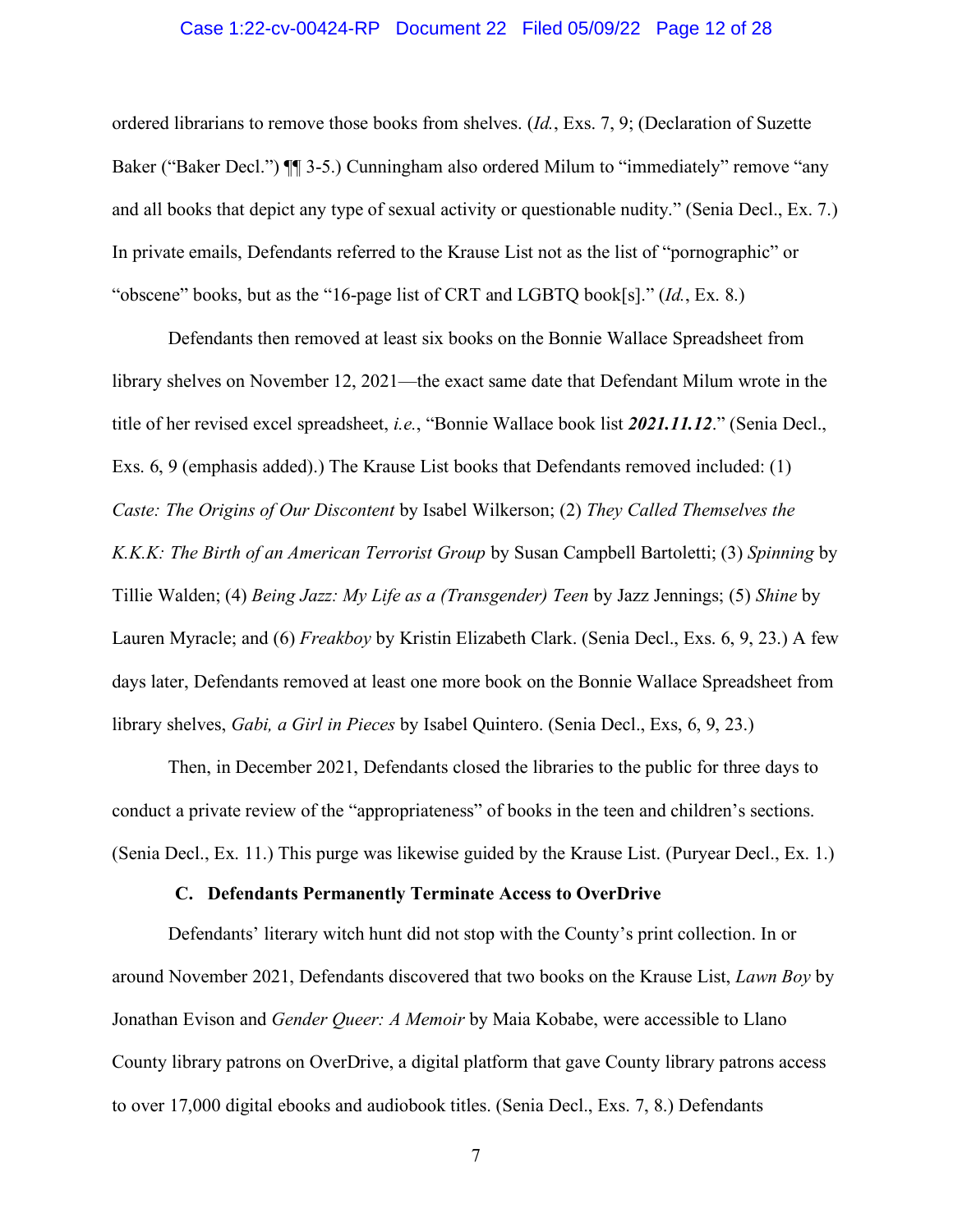#### Case 1:22-cv-00424-RP Document 22 Filed 05/09/22 Page 13 of 28

attempted to remove those two books from the digital collection, but soon realized that OverDrive has no mechanism to remove or restrict access to individual book titles. (*Id.*, Ex. 1; Puryear Decl., Ex. 1.)

Defendant Milum proposed implementing parental control options on OverDrive to restrict children's access to mature content—controls which would have filtered out the two books at issue. (Senia Decl., Exs. 12, 13; Declaration of Jim Monastra ¶ 6.) Nonetheless, on December 13, 2021, the Commissioners voted to suspend all access to OverDrive, including for adult patrons, because they did not believe the content filters were "enough" to protect children from the book *Gender Queer*. (Senia Decl., Exs. 11, 14.) Defendants never reinstated OverDrive, and to this day, Plaintiffs are unable to access it. (*See* Plaintiffs Decls.; Senia Decl., Ex. 25.)

#### **D. Defendants Pack the Library Board and Close Meetings to the Public**

<span id="page-12-0"></span>Defendants next moved to consolidate their power and insulate their censorship activities from public scrutiny. In or about January 2022, the Commissioners Court voted to dissolve the existing library board and to create a new one, which it renamed the "Library *Advisory* Board." (Little Decl. ¶ 8.) The newly created board included some appointees who did not even have library cards, and several people who had advocated for removing books based on the Krause List, including Defendants Bonnie Wallace, Rochelle Wells, and Rhonda Schneider (the "New Library Board."). (Little Decl. ¶¶ 6, 9; Senia Decl., Exs. 3, 5, 8, 11, 25.)

The New Library Board is "advisory" in name only; in reality, it has taken a series of actions in furtherance of Defendants' censorship scheme without seeking public approval from the Commissioner's Court. For example, without approval from the Commissioners Court, the New Library Board instructed librarians that all new books must be presented to and approved by the New Library Board before purchasing them. (Senia Decl., Exs. 15-17.) At the Board's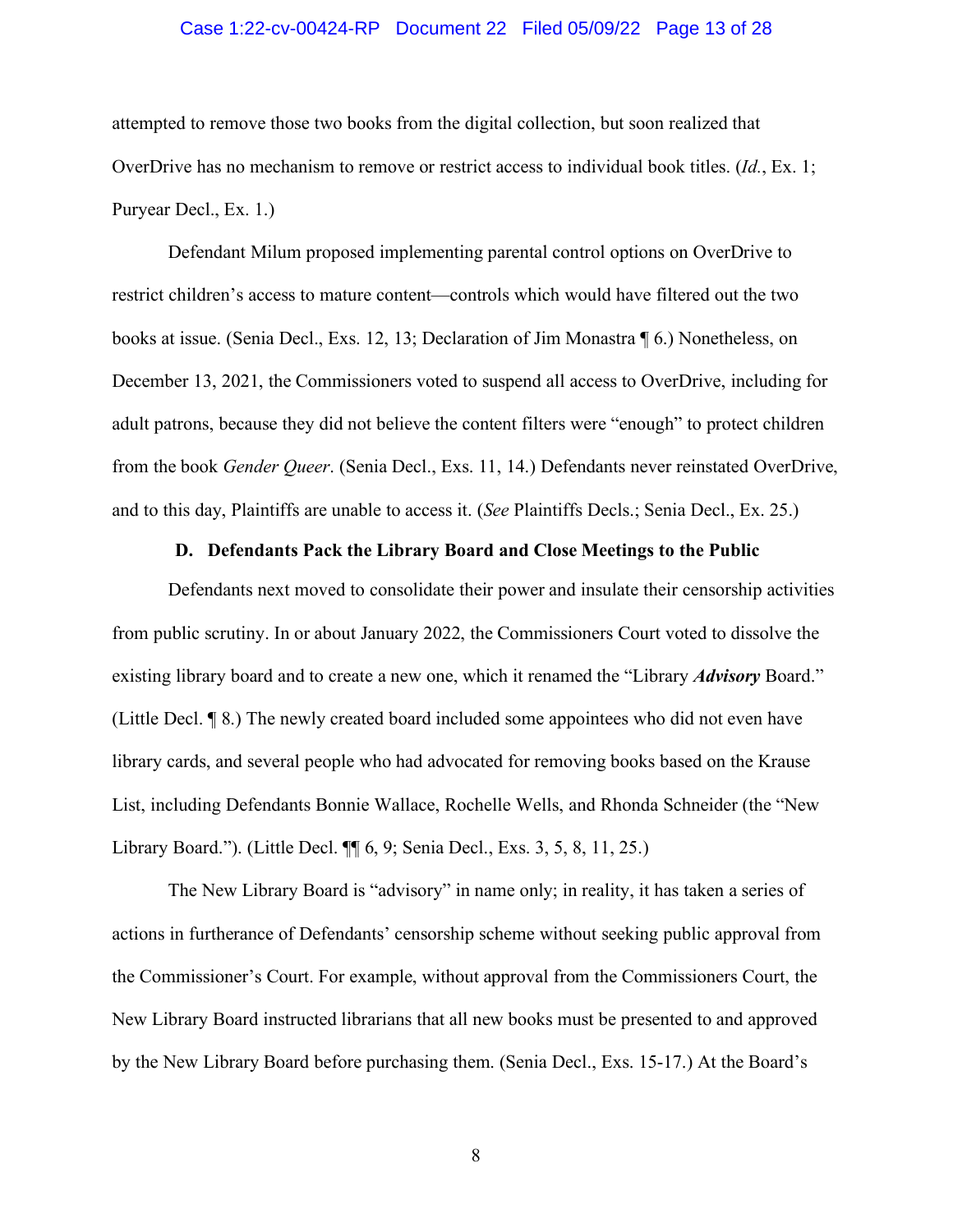#### Case 1:22-cv-00424-RP Document 22 Filed 05/09/22 Page 14 of 28

direction, no new library books have been purchased for the County for more than half a year. (Little Decl. ¶ 10; Baker Decl. ¶ 14; Senia Decl., Ex. 21.)

Defendants also took steps to cloak their viewpoint discrimination in secrecy once they learned that the public was monitoring the New Library Board's decisions. (Senia Decl., Exs. 3, 17.) For decades, County library board meetings have been open to the public. (Puryear Decl. ¶ 5). In February 2022, however, Defendants banned staff librarians from attending New Library Board meetings, which took place in public library meeting rooms. (Baker Decl. ¶ 9, Ex. 1.) A month later, they banned the public from attending meetings entirely. (Senia Decl., Ex. 24.)

For librarian Suzette Baker, the cost of standing up to Defendants' censorship campaign was even more grave. After refusing to remove books on the Bonnie Wallace Spreadsheet from library shelves and continuing to attend New Library Board meetings, Ms. Baker was fired by Defendant Milum for "insubordination." (Baker Decl. ¶ 13, Ex. 2.)

#### **ARGUMENT**

<span id="page-13-0"></span>In considering a motion for preliminary injunction, courts must determine whether the moving party has shown: "(1) a substantial likelihood of success on the merits; (2) a substantial threat of irreparable harm if the injunction is not granted; (3) that the threatened injury outweighs any harm that the injunction might cause to the defendant; and (4) that the injunction will not disserve the public interest." *Opulent Life Church v. City of Holly Springs, Miss*., 697 F.3d 279, 288 (5th Cir. 2012). Plaintiffs, who have suffered grave and ongoing violations of their First Amendment rights, have amply satisfied each of these requirements.

#### <span id="page-13-1"></span>**I. Plaintiffs Have Demonstrated a Substantial Likelihood of Success on the Merits of Their First Amendment Claim**

Defendants have systematically eroded Plaintiffs' rights to receive information in their public libraries, where First Amendment protections should be at their apex. The First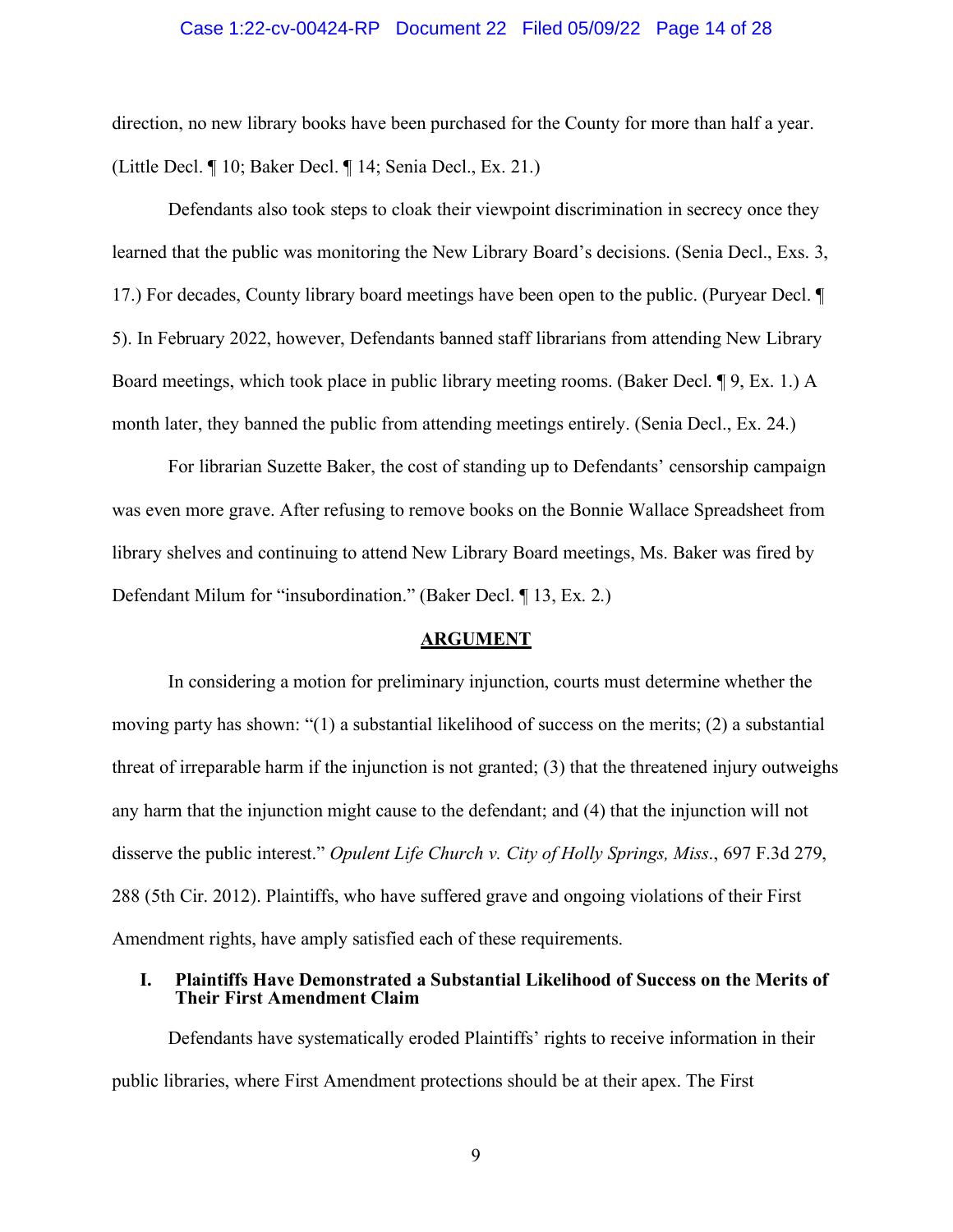#### Case 1:22-cv-00424-RP Document 22 Filed 05/09/22 Page 15 of 28

Amendment "indisputably protect[s] the right to receive information—*a fundamental right that is enjoyed by both adults and children*." *Sund v. City of Wichita Falls, Tex*., 121 F. Supp. 2d 530, 547 (N.D. Tex. 2000) (Buchmeyer, J.) (emphasis in original) (citing *Reno v. American Civil Liberties Union*, 521 U.S. 844 (1997)); *Board of Education v. Pico*, 457 U.S. 853, 867-68 (1982) (plurality opinion) ("[T]he right to receive ideas is a necessary predicate to the recipient's meaningful exercise of his own rights of speech, press, and political freedom," and "students too are beneficiaries of this principle.") (internal citation omitted). Indeed, "the right to receive ideas follows ineluctably from the sender's First Amendment right to send them," otherwise "[i]t would be a barren marketplace of ideas that had only sellers and no buyers." *Pico*, 457 U.S. at 867 (citing *Lamont v. Postmaster General*, 381 U.S. 301, 308 (1965) (Brennan, J., concurring)).

"The right to receive information is vigorously enforced in the context of a public library, 'the quintessential locus of the receipt of information.'" *Sund*, 121 F. Supp. 2d at 547 (quoting *Kreimer v. Bureau of Police,* 958 F.2d 1242, 1255 (3d Cir. 1992)). In *Pico*, a public school library case the Supreme Court held that government officials may not remove books from school libraries "simply because they dislike the ideas contained in those books." 457 U.S. at 872. These principles have even greater force when applied to public libraries," where the "greater discretion afforded school boards" is not implicated. *Sund*, 121 F. Supp. 2d at 548.

Here, Defendants' ideologically driven viewpoint discrimination is a *per se* violation of Plaintiffs' First Amendment rights, and the Court need not conduct any further analysis. *See Longoria v. Paxton*, 2022 WL 447573, at \*17 (W.D. Tex. Feb. 11, 2022) (preliminarily enjoining state statute prohibiting election officials from soliciting applications to vote by mail) (citing *Iancu*, 139 S. Ct. at 2301). But even if the Defendants' censorship had not been so firmly rooted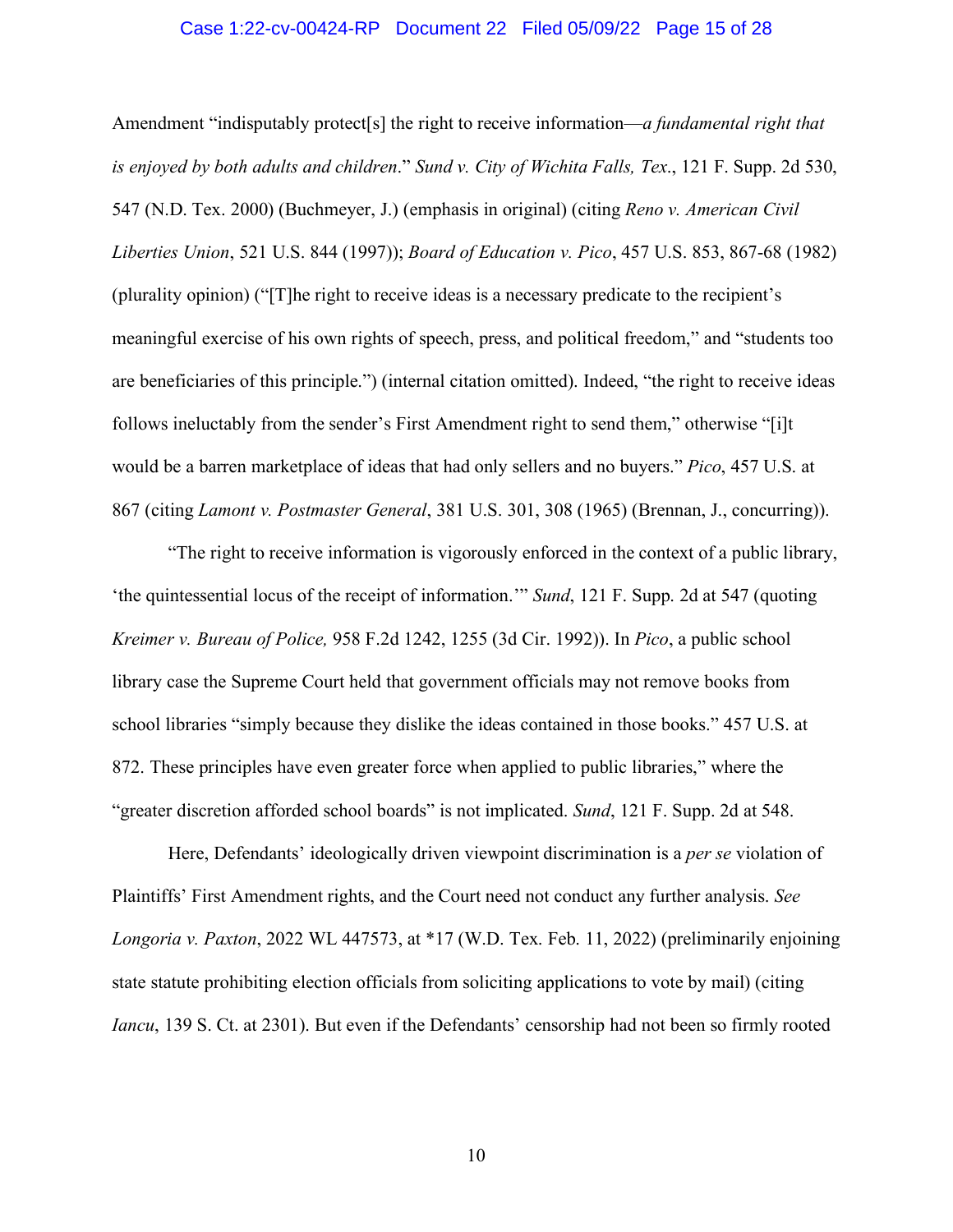#### Case 1:22-cv-00424-RP Document 22 Filed 05/09/22 Page 16 of 28

in viewpoint discrimination, Defendants' content-based suppression of access to books in public libraries—which are limited public forums—likewise violates the First Amendment.

#### **A. Defendants Engaged in Viewpoint Discrimination, a Per Se Violation of Plaintiffs' First Amendment Rights**

<span id="page-15-0"></span>Defendants' unilateral decision to ban certain books because they contain messages with which Defendants do not agree constitutes viewpoint discrimination at its apex. "It is axiomatic that the government may not regulate speech based on its substantive content or the message it conveys." *Rosenberger v. Rector & Visitors of Univ. of Va*., 515 U.S. 819, 828-29 (1995). "Official censorship based on a state actor's subjective judgment that the content of protected speech is offensive or inappropriate is viewpoint discrimination." *Robinson v. Hunt County, Texas*, 921 F.3d 440, 447 (5th Cir. 2019) (citing *Matal v. Tam*, 137 S. Ct. 1744, 1763 (2017)). Because Defendants' censorship measures were driven by their subjective belief that the content of the Banned Books is "offensive or inappropriate," that is a *per se* violation of the First Amendment, and the Court need not determine either the type of forum or whether such measures are narrowly tailored to compelling governmental interests. *See Rosenberger*, 515 U.S. at 828; *Longoria,* 2022 WL 447573, at \*17.

Plaintiffs have presented ample evidence that Defendants' book censorship was motivated by their subjective viewpoints. When, in August 2021, Defendants removed several children's picture books about bodily functions and depicting nudity from the County's library collection, they did so in response to pressure from certain community members who deemed those books "disgusting" and "inappropriate." (*See* Senia Decl., Exs. 3, 4; Little Decl. ¶ 7.)

 Further, when Defendants expanded their book banning campaign by adopting the censorship priorities of the Krause List as their own, their correspondence made clear that they were motivated by a desire to prohibit community access to books with viewpoints regarding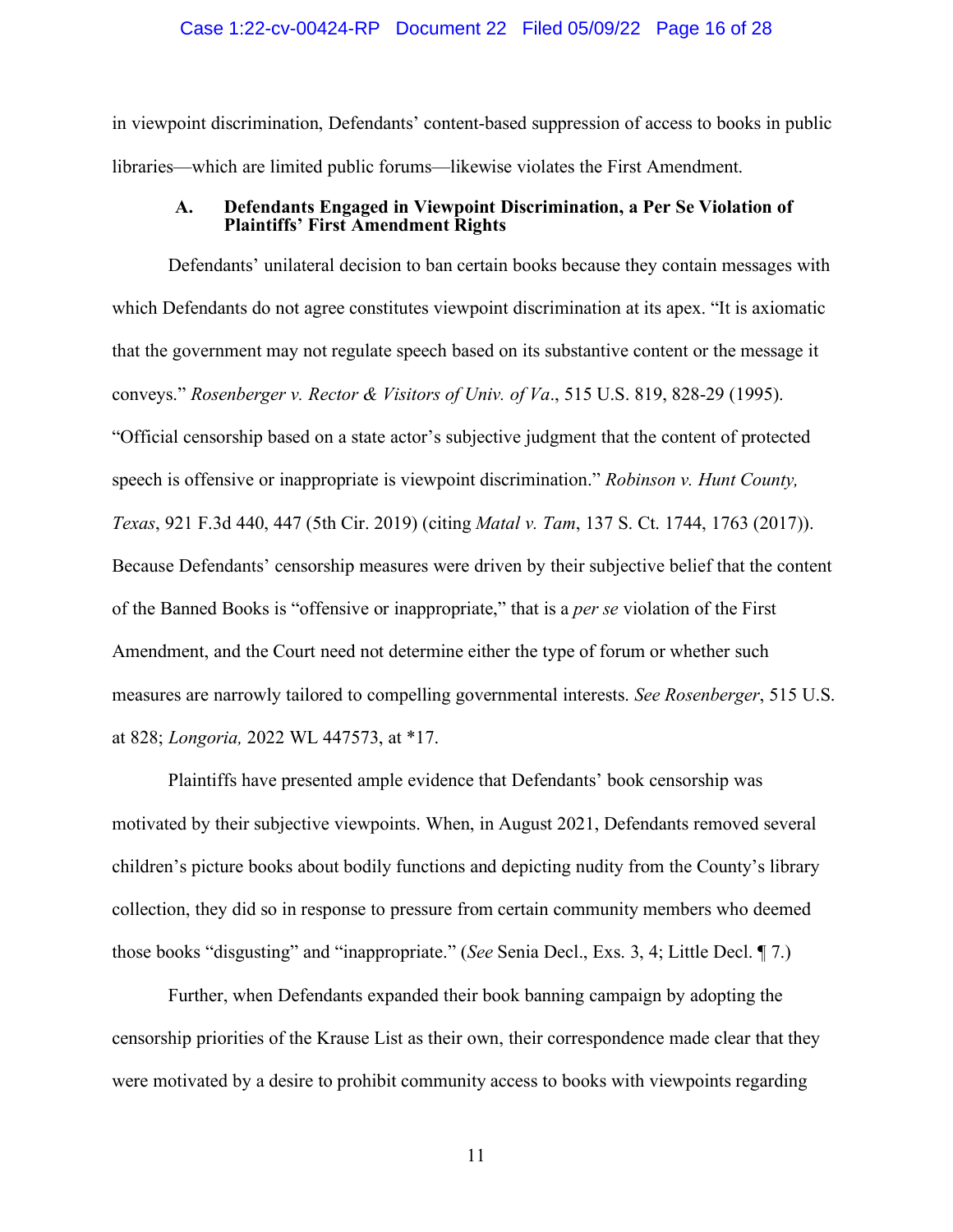#### Case 1:22-cv-00424-RP Document 22 Filed 05/09/22 Page 17 of 28

sexuality, sex education, gender identity, and racial equality that differed from their own. (*See*, *e.g.*, Senia Decl., Ex. 10 (three days after Krause list issued, Milum hides "Critical race theory book" behind front desk to limit access); *id.*, Ex. 8 (Wells describes Krause List as "16-page list of CRT and LGBTQ book[s]"); *id.*, Exs. 6, 9 (Wallace list of "pornographic filth" Krause List books removed on same exact day as date in title of Milum's spreadsheet); Baker Decl. ¶¶ 4-5, 10-12 (Milum orders Baker to remove all Krause List books, remove Krause List book display, and replace book banning sign with "Classics" sign); Puryear Decl., Ex. 1 (Wells discusses closing down library to remove books on Krause List with "pornographic content" and thanks Defendant Moss for refusing to meet with concerned citizen who referred to Defendants' actions as "censorship").)<sup>[4](#page-16-0)</sup> Indeed, as Defendant Wallace stated before being appointed to the New Library Board, the Krause List books were "atrocious" and "FILTH." (Senia Decl., Ex. 7 at 4). Defendant Cunningham then ratified Defendant Wallace's viewpoint by forwarding her email to Defendant Milum and ordering Milum to immediately remove "all books that depict any type of sexual activity or questionable nudity." (*Id.*) Defendants next removed additional books beyond the Krause List books because they found the sexual content offensive or inappropriate. (Baker Decl. ¶ 6 (referring to other non-Krause List books that she believes were removed because of their explicit content, such as *Under the Moon: A Catwoman Tale* by Lauren Myracle).) Defendants' conduct is textbook viewpoint discrimination. *See Robinson*, 921 F.3d at 447.

By the time Defendants suspended access to OverDrive, they had abandoned all pretense that their activities were anything other than viewpoint based. Even after acknowledging that

<span id="page-16-0"></span><sup>&</sup>lt;sup>4</sup> As discussed in section I.B.2. below, none of the books Defendants removed comes close to meeting the legal definition of "obscenity," the purported motivation for Defendants' censorship. The attached Declaration of Kenton Oliver includes a detailed overview of each of the Banned Books known to Plaintiffs, which includes plot summaries, awards, reviews, and accolades.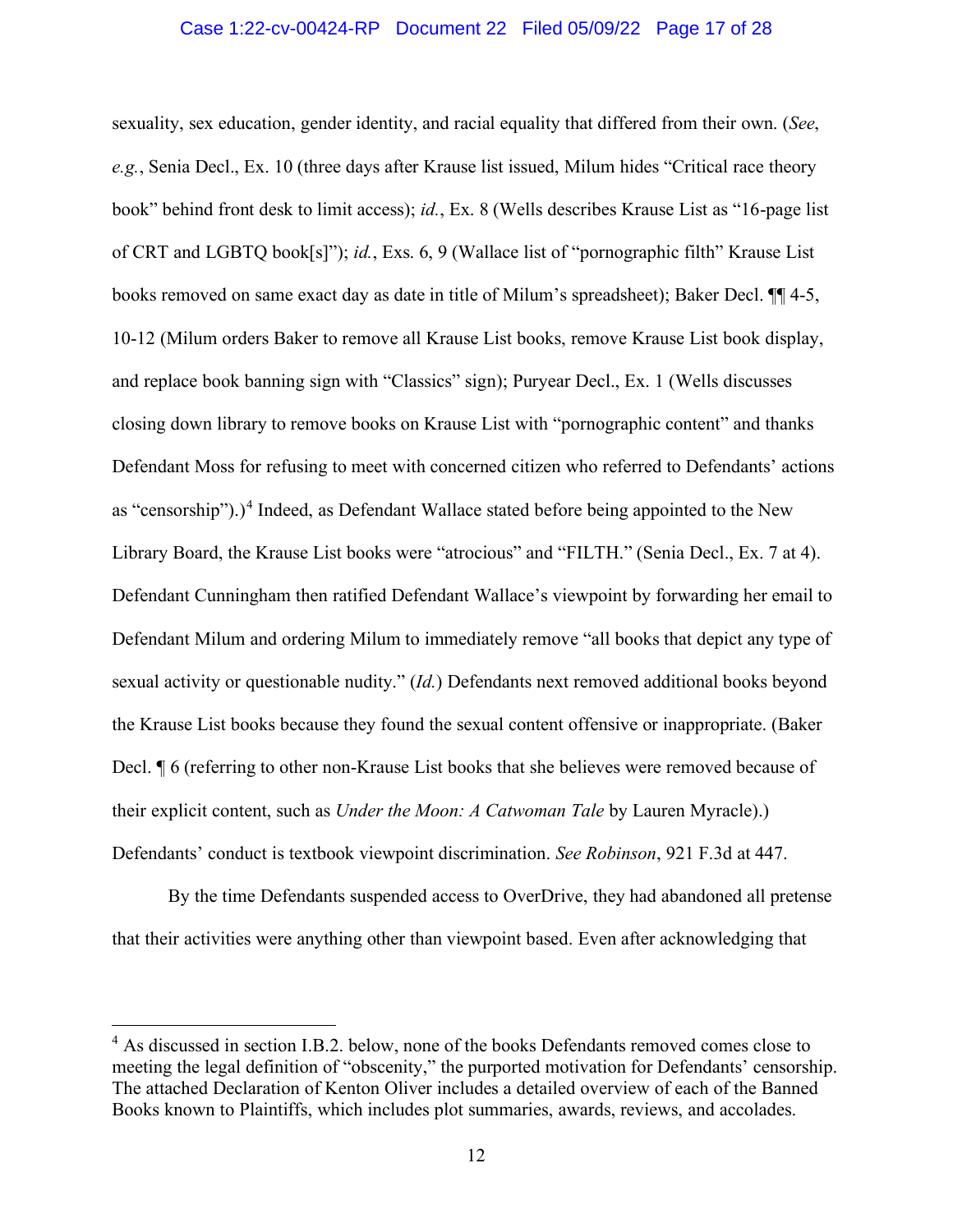#### Case 1:22-cv-00424-RP Document 22 Filed 05/09/22 Page 18 of 28

terminating access to OverDrive's digital catalog of more than 17,000 books would "be a disservice to most of our patrons" (Senia Decl., Ex. 1), Defendants did so anyway—all to prevent access to two Krause List books. (*Id.*, Ex. 14 (Milum asks OverDrive to suspend service because parental controls were not "enough" to prevent access to *Gender Queer*); *id.*, Ex. 8 (Wells relates Moss ordered Milum "to get rid of Lawn Boy and Gender Queer (physical and ebook)"); *id.*, Ex. 19 (librarian tells concerned patron OverDrive termination was "not because of money" but "because of books available, critical race theory"); Puryear Decl., Ex. 1 (Wells states their goal is "substituting OverDrive with a system that support[s] our library only, so we choose the books. … If that is not an option then no ebooks until it can be remedied.") Defendants then installed Bonnie Wallace, Rochelle Wells, Gay Baskin, and Rhonda Schneider—the very community members who had been most vocally pushing for censorship of the library's collection—on the New Library Board, confirming which views they wanted to empower.

Tellingly, Defendants have not censored all materials containing nudity or graphic sex scenes from library shelves. A quick review of the County's current catalog reveals that books containing graphic sexual activity, erotic content, and even sexual violence —which are not on the Krause List and do not discuss issues of gender identity or race—remain in circulation, including books such as *A Game of Thrones*, *The Canterbury Tales*, *Lady Chatterley's Lover*, and books in the *Outlander* series. (Little Decl. ¶ 11.) That Defendants' actions are inconsistent with their pretext merely provides further evidence of their true viewpoint-based motivations. Similarly, the fact that Defendants' actions violated their own internal procedures codified in the County's Materials Policy is powerful evidence of Defendants' improper motives. (Oliver Decl. ¶¶ 37; 44); *Pico*, 457 U.S. at 874-75. This ends the inquiry: when a restriction on protected First Amendment activity "is viewpoint-based, it is unconstitutional." *Iancu*, 139 S. Ct. at 2299.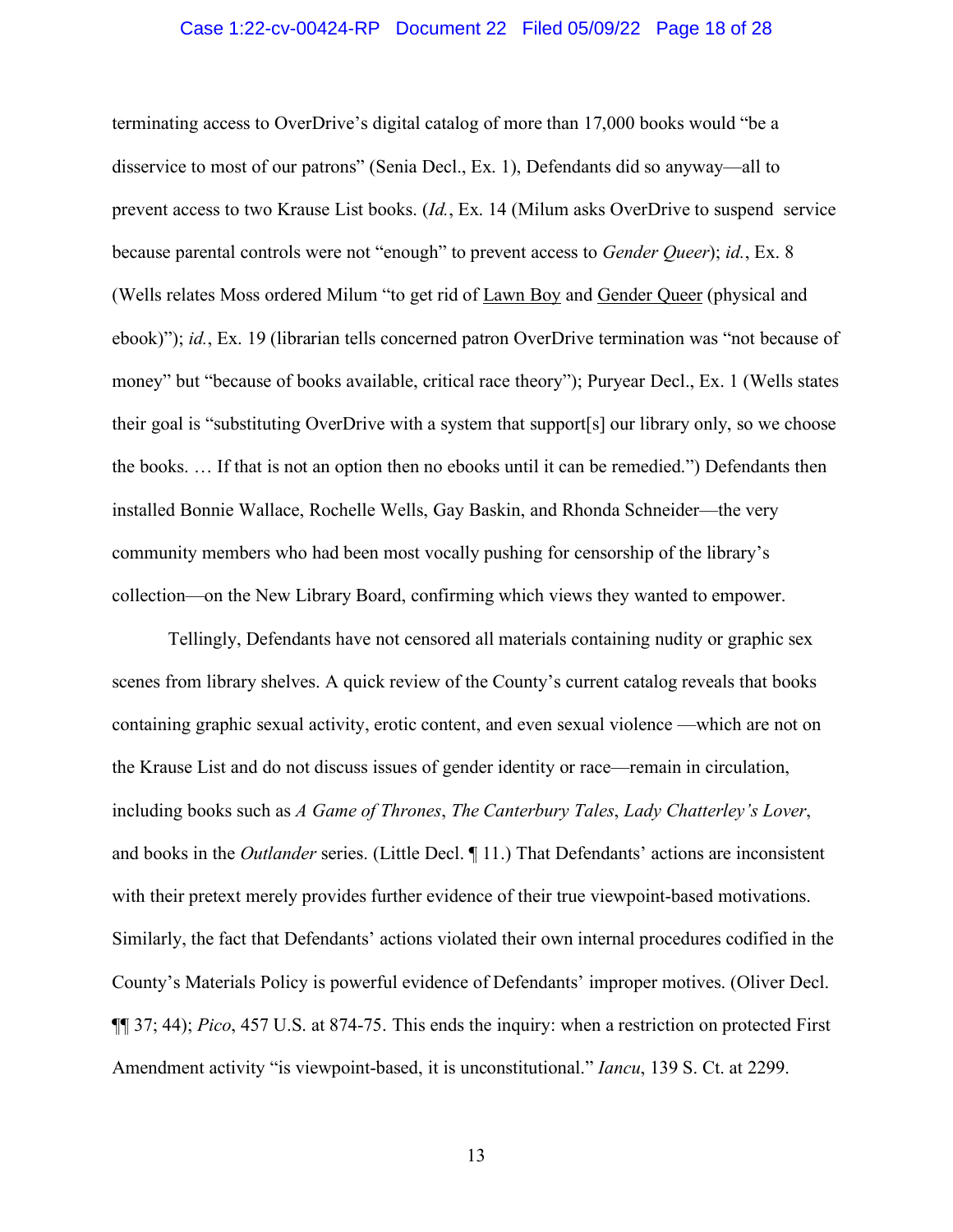#### **B. Defendants' Censorship Is Also an Impermissible Content-Based Restriction in Violation of Plaintiffs' First Amendment Rights**

<span id="page-18-0"></span>Even if the Defendants' actions were not so blatantly based in viewpoint discrimination, their conduct is nonetheless unconstitutional. First Amendment claims not involving viewpoint discrimination are analyzed in three steps. First, the court must "decide whether [the activity at issue] is speech protected by the First Amendment." *Cornelius v. NAACP Legal Defense & Educ. Fund, Inc.*, 473 U.S. 788, 797 (1985). Second, if the activity "is protected speech, [the court] must identify the nature of the forum, because the extent to which the Government may limit access [typically] depends on whether the forum is public or nonpublic." *Id*. And, third, the court must assess whether the government's justifications for restricting speech in the relevant forum survive the requisite degree of scrutiny. *Id*. Because the Library System is a limited public forum, Defendants' censorship is lawful only if they can demonstrate that their censorship is necessary to achieve a compelling government interest with no less restrictive alternatives for achieving that interest. *Id*. Defendants cannot do so here.

The County's Library System, "like all other public libraries, is a limited public forum for purposes of First Amendment analysis." *Sund*, 121 F. Supp. 2d at 548 (citing *Kreimer*, 958 F.2d at 1261). A limited public forum is created when the government has voluntarily "opened for use by the public . . . a place for expressive activity." *Perry Educ. Ass'n v. Perry Loc. Educators' Ass'n*, 460 U.S. 37, 45 (1983). Once the County voluntarily opened the Library System for Llano County residents to use, it became "bound by the same standards as apply in a traditional public forum." *Perry*, 460 U.S. at 46. As such, Defendants "cannot limit access to library materials solely on the basis of the content of those materials, unless [Defendants] can demonstrate that the restriction is necessary to achieve a compelling government interest and there are no less restrictive alternatives for achieving that interest." *Sund*, 121 F. Supp. 2d at 548; *see also Int'l*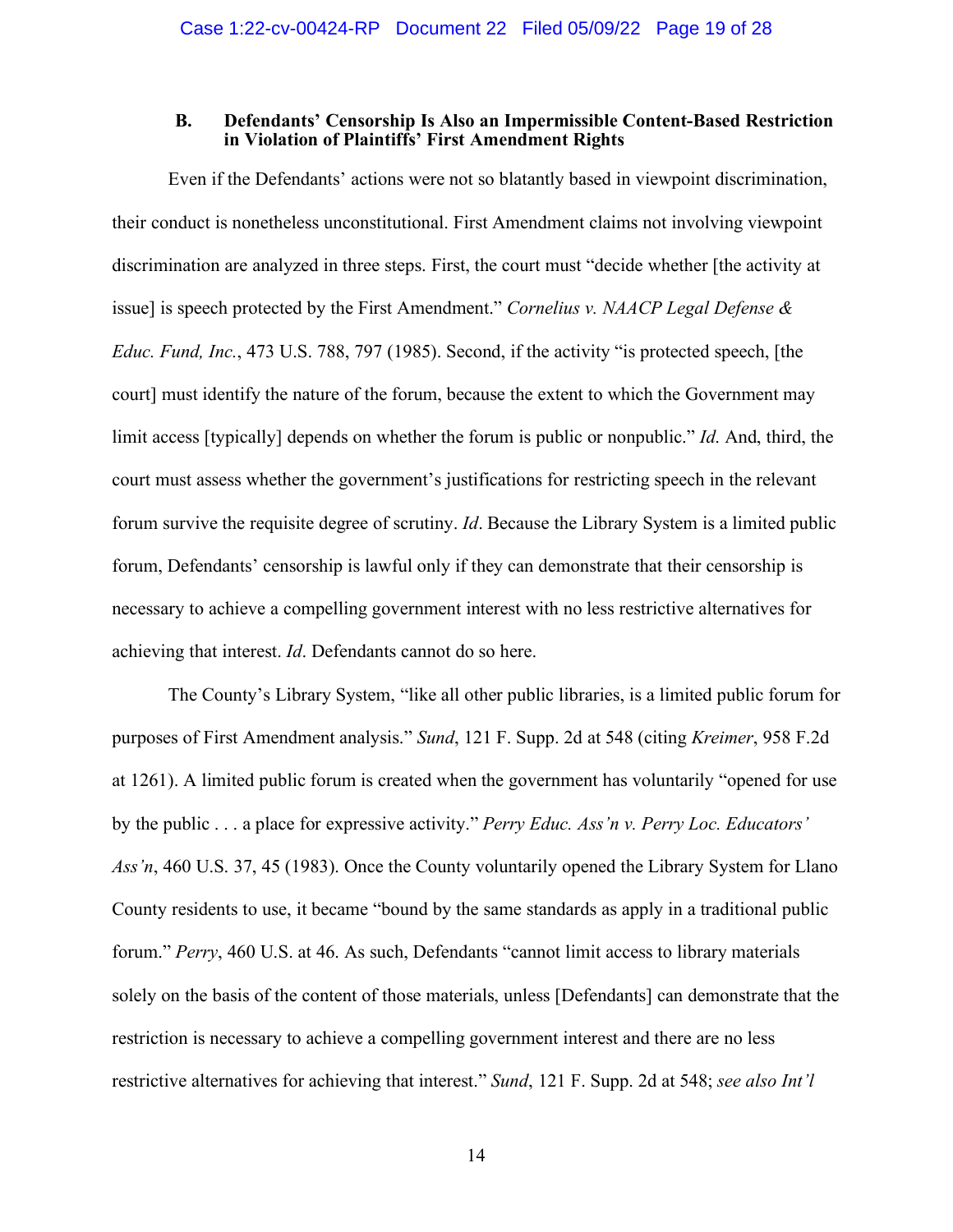*Soc. for Krishna Consciousness, Inc. v. Lee*, 505 U.S. 672, 678 (1992) (Regulations of speech in a limited public forum are "subject to the highest scrutiny.").

#### **1. Defendants' censorship activities are content based**

<span id="page-19-0"></span>Defendants cannot seriously contend that their decisions to restrict access to certain books are content neutral. "Government regulation of speech is content based if [it] applies to particular speech because of the topic discussed or the idea or message expressed." *Reed v. Town of Gilbert,* 576 U.S. 155, 163 (2015) (holding that town ordinance regulating outdoor signage was an unconstitutional content-based restriction because it defined categories of signs based on their message and subjected each category of sign to different restrictions) (citations omitted). As explained above, Defendants' campaign to restrict access to books with messages they dislike or disagree with has been anything but subtle. "In advancing their overall 'moral' agenda, [Defendants] have made no pretenses about their objectives." *Sund*, 121 F. Supp. 2d at 549 n.19.

#### **2. Defendants cannot establish a compelling government interest for imposing content-based restrictions**

<span id="page-19-1"></span>Defendants cannot establish that their censorship serves a compelling interest—that is, an "interest[ ] of the highest order." *Fulton v. City of Philadelphia, Pennsylvania*, 141 S. Ct. 1868, 1881 (2021). Defendants have claimed that their censorship activities are necessary to protect the County's children from "pornography." But the Banned Books are nowhere close to pornographic. (Oliver Decl. ¶¶ 24-35, 41-43.) In any event, to claim a compelling interest in banning allegedly "pornographic" books, Defendants must establish that those books are obscene. *See Reno v. American Civil Liberties Union,* 521 U.S. 844, 874 (1997) ("In evaluating the free speech rights of adults, we have made it perfectly clear that '[s]exual expression which is indecent but not obscene is protected by the First Amendment.'"); *Ashcroft v. Free Speech Coal.*, 535 U.S. 234, 240 (2002) (stating general rule that "pornography can be banned only if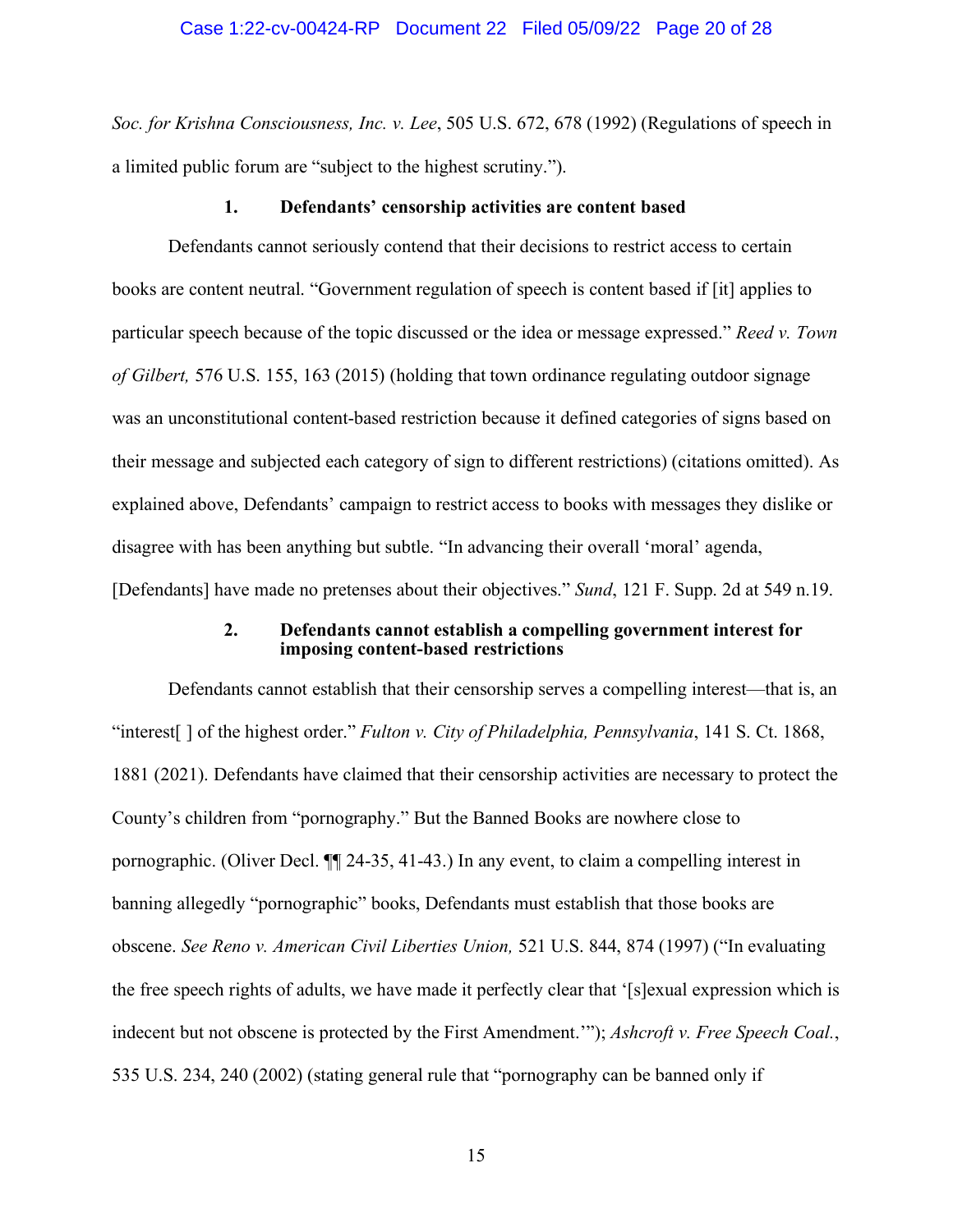#### Case 1:22-cv-00424-RP Document 22 Filed 05/09/22 Page 21 of 28

obscene"). The test for obscenity is articulated in *Miller v. California*: Defendants must prove that the Banned Books meet all of the following requirements: they (1) "appeal[ ] to the prurient interest"; (2) "[are] patently offensive in light of community standards"; and (3) "lack[] serious literary, artistic, political, or scientific value." 413 U.S. 15, 24 (1973); *see also* 535 U.S. at 251.

Defendants cannot satisfy any prong of the *Miller* test, much less all three. According to Nashville Public Library Director Kenton L. Oliver, an expert in the field of library sciences with decades of experience working in public libraries, the Banned Books cannot be obscene because they have serious "literary, artistic, political, or scientific value." (Oliver Decl. ¶ 24.) Mr. Oliver also points to four facts indicating the Banned Books are not obscene: they (1) "are available in public library collections all over the country, [including in his] own collection in the Nashville Public Library"; (2) "are screened for obscenity by librarians across the country before they are added to such collections"; (3) "were screened, or should have been screened for obscenity by Llano County before they were shelved"; and (4) "have received numerous professional reviews and awards," which would not have been granted to obscene materials. (*Id.*)

To offer a few examples, *Caste*, which was written by Pulitzer Prize winning journalist Isabel Wilkerson, explores race and caste systems in India and Nazi Germany, and their hidden existence in the social order formed in the United States. It is a *New York Times* Bestseller and has won numerous awards, including the National Book Award, the *Los Angeles Times* Book Prize. (*Id.* ¶ 25.) It was named the #1 Nonfiction Book of the Year by *Time* magazine, and one of the best books of the year by a multitude of reviewers including *Bloomberg*, the *Christian Science Monitor*, the *New York Times*, *Fortune* magazine, and the *Smithsonian* magazine. (*Id.*)

Similarly, in *They Called Themselves the K.K.K: The Birth of an American Terrorist Group*, author Susan Campbell Bartoletti recounts how the K.K.K. was formed during the era of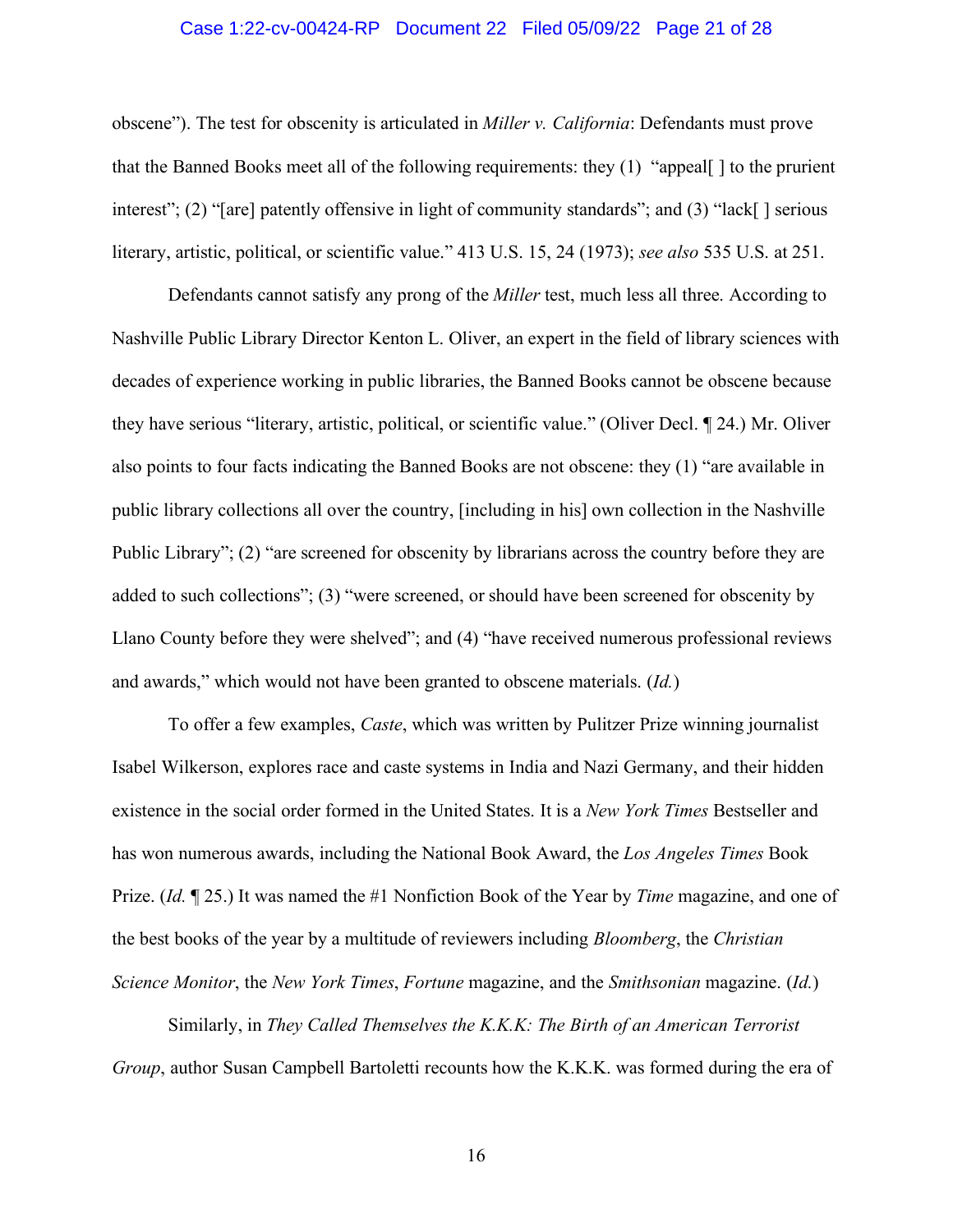#### Case 1:22-cv-00424-RP Document 22 Filed 05/09/22 Page 22 of 28

Reconstruction and focuses her narrative on the impact on the K.K.K.'s victims. (*Id.* ¶ 26.) It was named an ALA Notable Book, the 2010 Kirkus Best Books for Teens, the 2011 Notable Books for a Global Society and the 2010 School Library Journal Best Children's Book of the year. (*Id.*)

*Spinning* by Tillie Walden is a memoir in which the author recounts her childhood in the world of competitive skating, her struggles with coming out as a lesbian, and her experiences being bullied. (*Id.* ¶ 27.) It has won several awards, including the Chicago Public Library Best Book of 2017, the 2018 YALSA Great Graphic Novel, the 2017 *Booklist* Youth Editor's Choice, and the Eisner Award. (*Id.*) In sum, Defendants have no legitimate argument that the Banned Books fall outside of the First Amendment's wide-sweeping protections because they are obscene. (*See id.* ¶¶ 24-35, 41-43.)

#### **3. Defendants have not used the least restrictive means to achieve their purportedly compelling interest**

<span id="page-21-0"></span>Even if Defendants could articulate a compelling interest in banning these critically acclaimed books, they have not adopted the least restrictive means of achieving it. *Reno*, 521 U.S. at 879 ("The breadth of this content-based restriction of speech imposes an especially heavy burden on the Government to explain why a less restrictive provision would not be as effective."). "Where First Amendment rights are concerned, those seeking to restrict access to information should be forced to take affirmative steps to shield themselves from unwanted materials; the onus should not be on the general public to overcome barriers to their access to fully-protected information." *Sund*, 121 F. Supp. 2d at 551 (citing *Lamont,* 381 U.S. at 307).

Even if Defendants had a compelling interest in protecting children from accessing the Banned Books, there is a less restrictive alternative to the path they have taken: following the process already set forth in the Materials Policy. Under the Materials Policy, patrons are tasked with selecting books appropriate for their own tastes and beliefs, both for themselves and for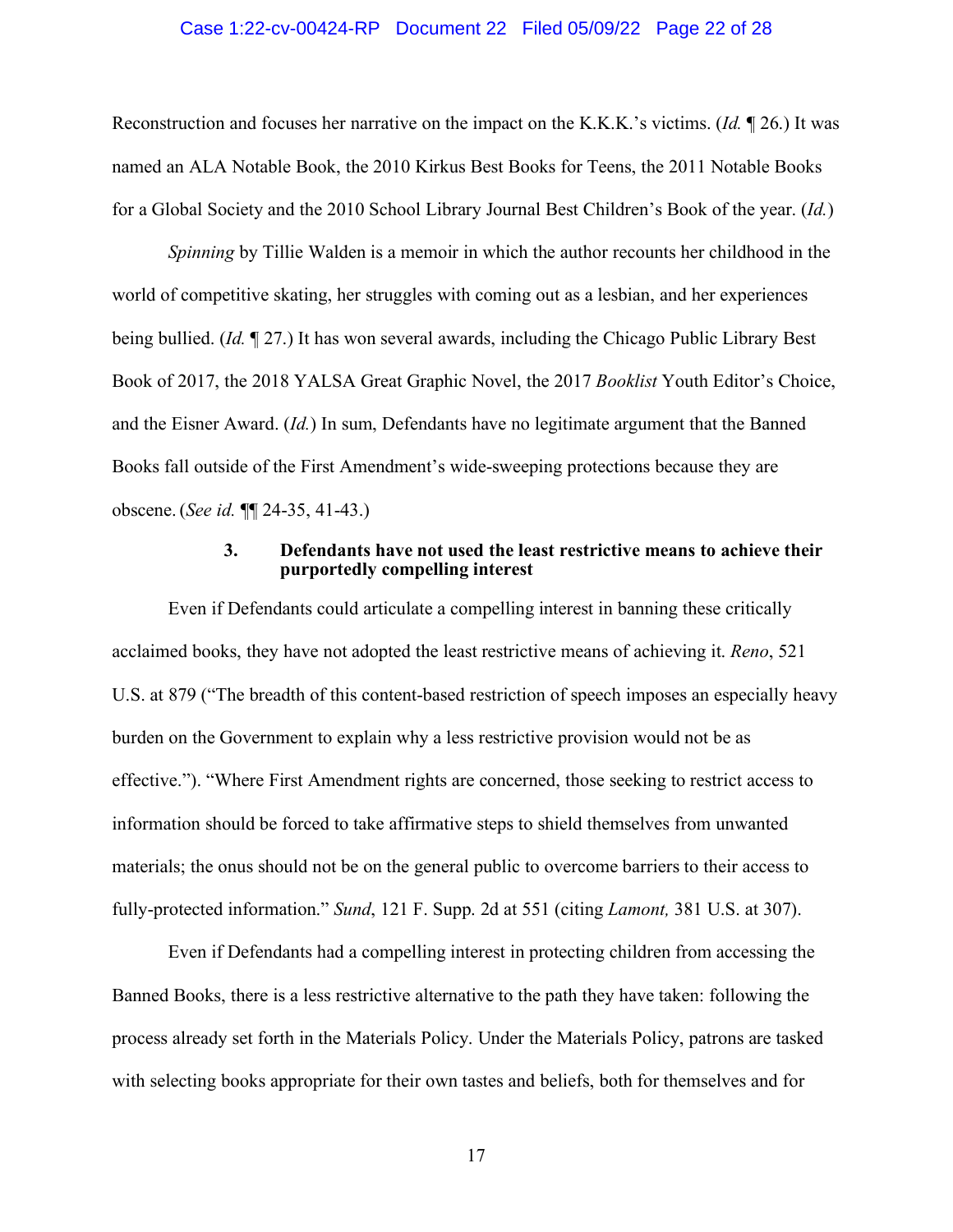#### Case 1:22-cv-00424-RP Document 22 Filed 05/09/22 Page 23 of 28

their children. (Senia Decl., Ex. 2. (A "patron's choice of library materials for personal use will be an individual matter," and that "[w]hile a person may reject materials for himself or herself and for his or her children, he or she shall not exercise censorship to restrict access to the materials by others.").) This rule is consistent with ALA professional standards, which also places the responsibility for protecting children from mature content exactly where it belongs with their parents. (Oliver Decl. ¶ 18 ("librarians 'should maintain that only parents and guardians have the right and the responsibility to determine their children's—and only their children's—access to library resources'").) Defendants cannot articulate why the County's existing procedures pursuant to the Materials Policy are insufficient to protect children from accessing age-inappropriate library books. *See United States v. Playboy Ent. Grp., Inc*., 529 U.S. 803, 805 (2000) ("A court should not assume a plausible, less restrictive alternative would be ineffective; and a court should not presume parents, given full information, will fail to act.").

Indeed, nowhere is the overbreadth of Defendants' censorship more apparent than their discontinuance of OverDrive, the County's digital collection, which provided an essential service to residents, particularly elderly patrons and those with physical disabilities who lack easy access the Library System's physical locations. (*See* Senia Decl. Exs. 1, 25 (letter to editor: "What this boycott will actually do is harm adults, especially the disabled or isolated ones, and it is a cruel disservice to the people living in Llano County. . . . This decision shrinks our worlds and our lives, and makes many of us less—even smaller than we are now.").) Although OverDrive's parental controls offered a reasonable means to restrict children from accessing mature content, Defendants opted instead to prevent all County residents from accessing the 17,000+ titles available on OverDrive, solely because of two Krause List books that offended their personal politics and sensibilities. This is quintessential overreach, dressed up as parental concern.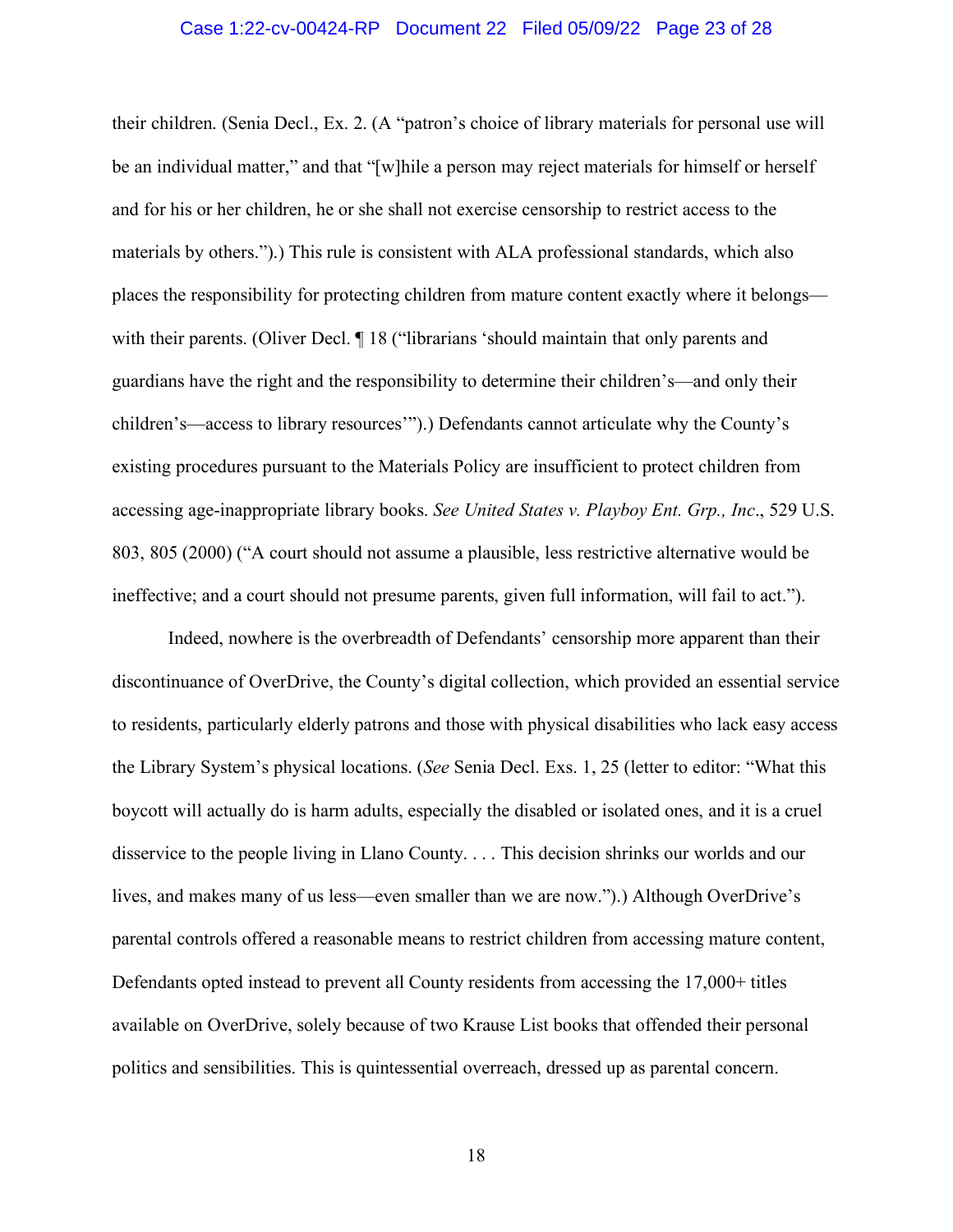## <span id="page-23-0"></span>**II. There Is a Substantial Threat of Irreparable Harm If the Preliminary Injunction Is Not Granted**

Defendants' viewpoint discrimination has caused, and will continue to cause, irreparable injury. The "loss of First Amendment freedoms for even minimal periods of time constitutes irreparable injury justifying the grant of a preliminary injunction." *Texans for Free Enter.*, 732 F.3d at 539; Indeed, "[w]hen an alleged deprivation of a constitutional right is involved, most courts hold that no further showing of irreparable injury is necessary." *Opulent Life Church*, 697 F.3d at 295. Plaintiffs' ability to exercise their First Amendment rights to receive information have been severely impacted by Defendants' actions. Prior to August 2021, Plaintiffs had enjoyed use of their public libraries as "place<sup>[s]</sup> dedicated to quiet, to knowledge, and to beauty." *Pico*, 457 U.S. at 868. Since then, Defendants have unilaterally imposed their own views and beliefs on the Library System, dictating what Plaintiffs and other community members can and cannot read—and by extension—think. (*See* Plaintiffs' Decls.; Oliver Decl.)

Defendants' actions have had a profoundly negative impact on Plaintiffs. (*See, e.g.*, Waring Decl. ¶¶ 5, 7 ("OverDrive was of particular importance to me because I suffer from visual impairments that make reading regular-sized print books very difficult . . . . [the County] took away more than 17,000 books from me and others in one fell swoop. And to this day, they are still gone."); Puryear Decl. ¶ 7 ("I feel cheated and taken advantage of that I pay County taxes that are supposed to support our public libraries, when all they have done is destroy them."); Jones Decl. ¶ 5 ("I go to the library in fear that yet-to-be-discovered books will disappear from the shelves. I fear that important books will not be chosen in the first place to avoid public disapproval. I fear that simple minded zealots will reject the most interesting books because they are threatened by any idea that might challenge their fragile worldview.") And Plaintiffs legitimately fear that the worst censorship is yet to come, now that the New Library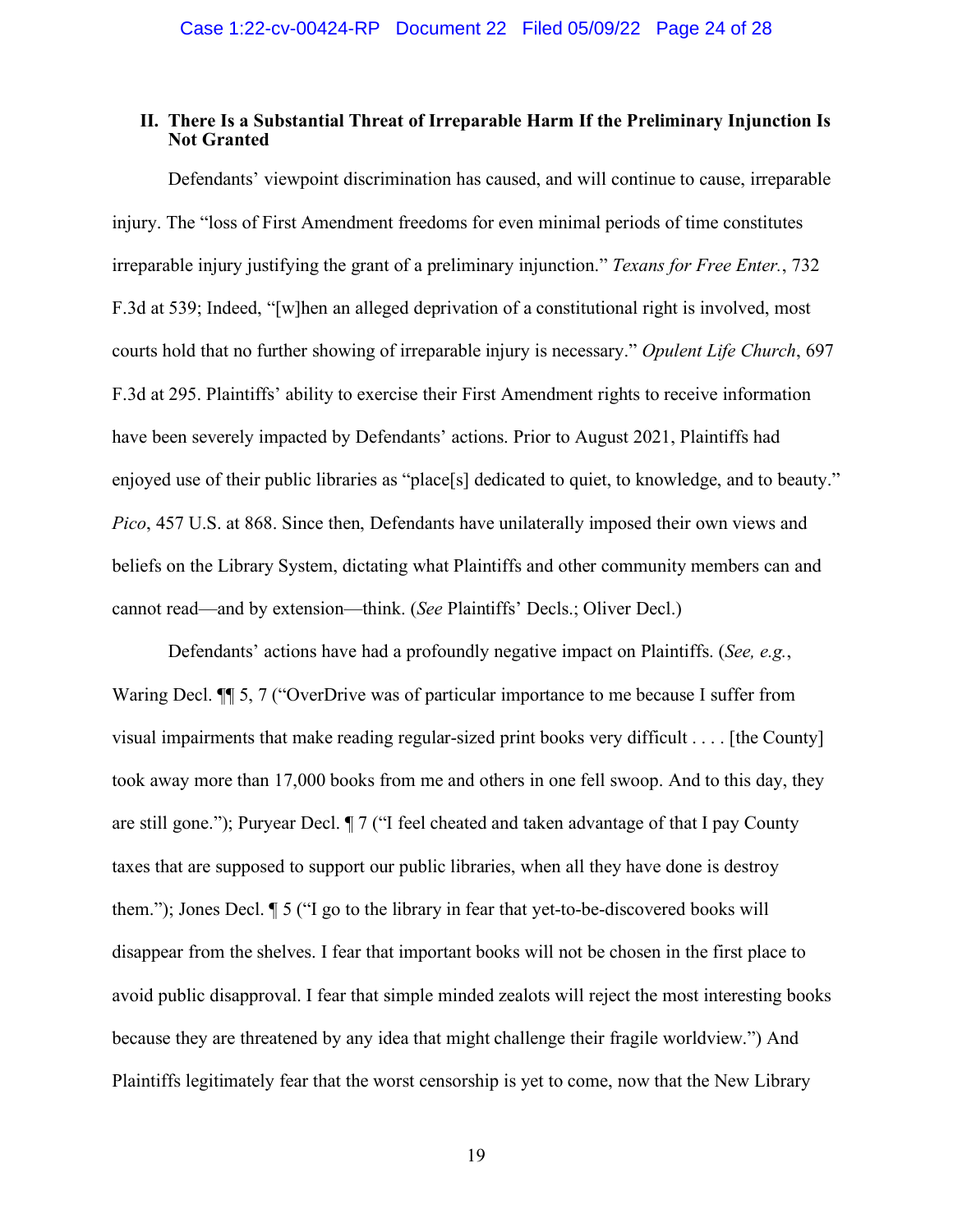#### Case 1:22-cv-00424-RP Document 22 Filed 05/09/22 Page 25 of 28

Board has been installed and has taken steps to insulate their future activities from public review. (*See, e.g.,* Little Decl. ¶ 12 ("I fear that the government officials in my hometown will use their power to ensure that books they disagree with will never make it to my public library in the first place.").) This invidious and persistent violation of Plaintiffs' First Amendment rights unquestionably establishes irreparable harm.

#### <span id="page-24-0"></span>**III.The Balance of Equities Favors Plaintiffs**

The remaining preliminary injunction factors favor plaintiffs: the threatened injury to Plaintiffs outweighs any harm that an injunction might cause Defendants, and the injunction serves the public interest. *Opulent Life Church*, 697 F.3d at 297.

Once a plaintiff has established irreparable harm, the defendant must "present powerful evidence of harm to its interests" to prevent the plaintiff from showing the threatened injury outweighs any harm the defendant would suffer as a result of the injunction. *Id.* Defendants cannot do so here. As explained above, a preliminary injunction would not prevent patrons from selecting materials for their children that they deem appropriate and avoiding books they find objectionable, as the Materials Policy and ALA standards contemplate. The County, however, "can never have a legitimate interest in administering [a regulation] in a way that violates federal law." *Planned Parenthood of Gulf Coast, Inc. v. Gee*, 862 F.3d 445, 471 (5th Cir. 2017).

Finally, granting a preliminary injunction will serve the public interest: "injunctions protecting First Amendment freedoms are always in the public interest." *Texans for Free Enter*., 732 F.3d at 539 (quoting *Christian Legal Society v. Walker*, 453 F.3d 853, 859 (7th Cir. 2006)).

#### **CONCLUSION**

<span id="page-24-1"></span>For the foregoing reasons, Plaintiffs respectfully request an order preliminarily enjoining Defendants' censorship.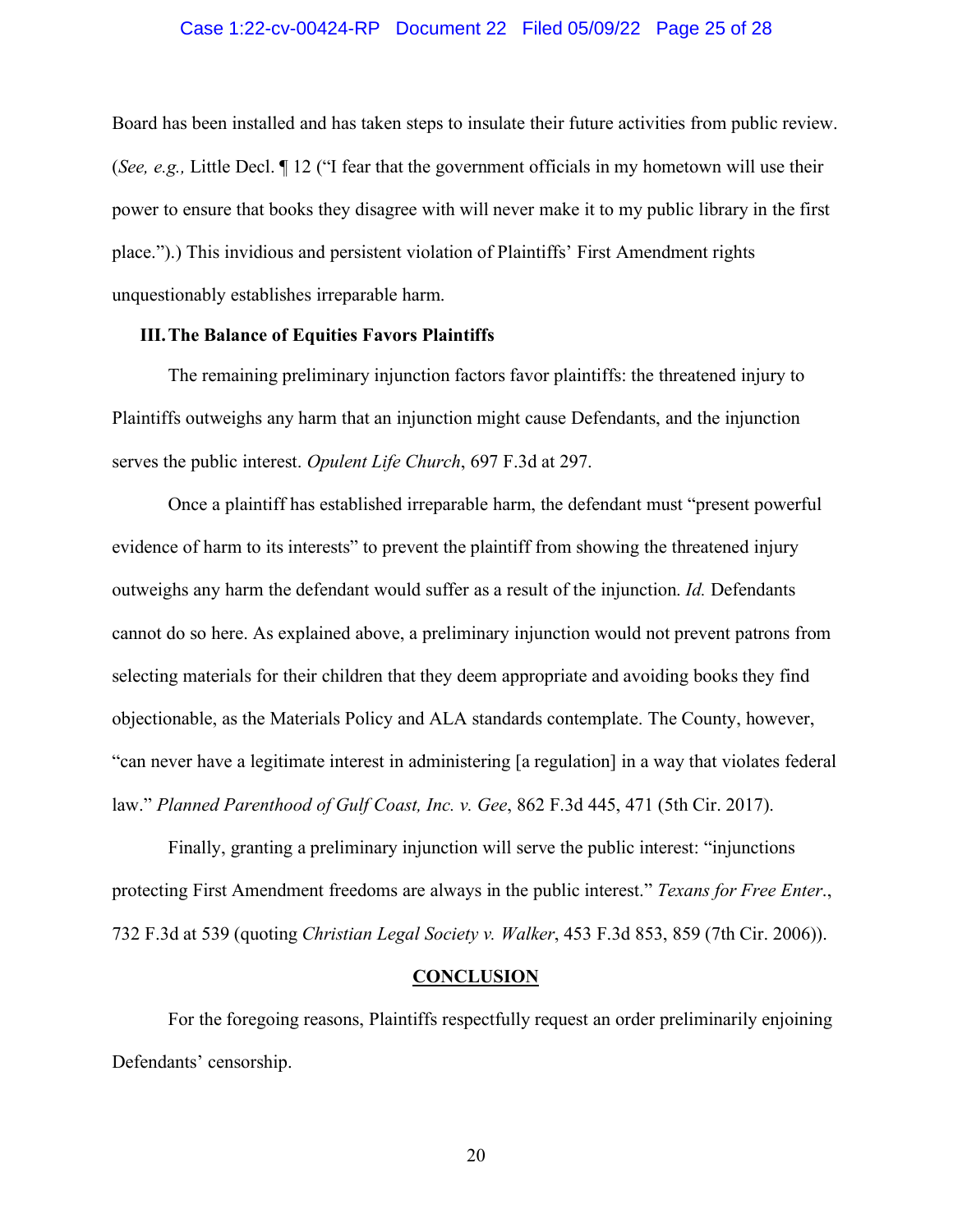Dated: May 9, 2022 Respectfully Submitted,

### **BRAUNHAGEY & BORDEN LLP**

/s/ *Ellen Leonida* Ellen V. Leonida (CA Bar No. 184194)\* Matthew Borden (CA Bar No. 214323)\* J. Noah Hagey (CA Bar No. 262331)\* Sarah Salomon (CA Bar No. 308770)\* Pratik Ghosh (NY Registration No. 5754940)\* Amy Senia (CA Bar No. 329134)\* **BraunHagey & Borden LLP** 351 California Street, 10th Floor San Francisco, CA 94104 Tel & Fax: 415-599-0210 [leonida@braunhagey.com](mailto:leonida@braunhagey.com) [borden@braunhagey.com](mailto:borden@braunhagey.com) hagey@braunhagey.com [salomon@braunhagey.com](mailto:salomon@braunhagey.com) ghosh@braunhagey.com [senia@braunhagey.com](mailto:senia@braunhagey.com)

# **WITTLIFF | CUTTER PLLC**

/s/ *Ryan Botkin* Ryan A. Botkin (TX Bar No. 00793366) Katherine P. Chiarello (TX Bar No. 24006994) María Amelia Calaf (TX Bar No. 24081915) **Wittliff | Cutter PLLC** 1209 Nueces Street Austin, Texas 78701 Tel: 512-960-4730 Fax: 512-960-4869 [ryan@wittliffcutter.com](mailto:ryan@wittliffcutter.com) katherine@wittliffcutter.com [mac@wittliffcutter.com](mailto:mac@wittliffcutter.com)

*Attorneys for Plaintiffs \*Motion for pro hac vice pending*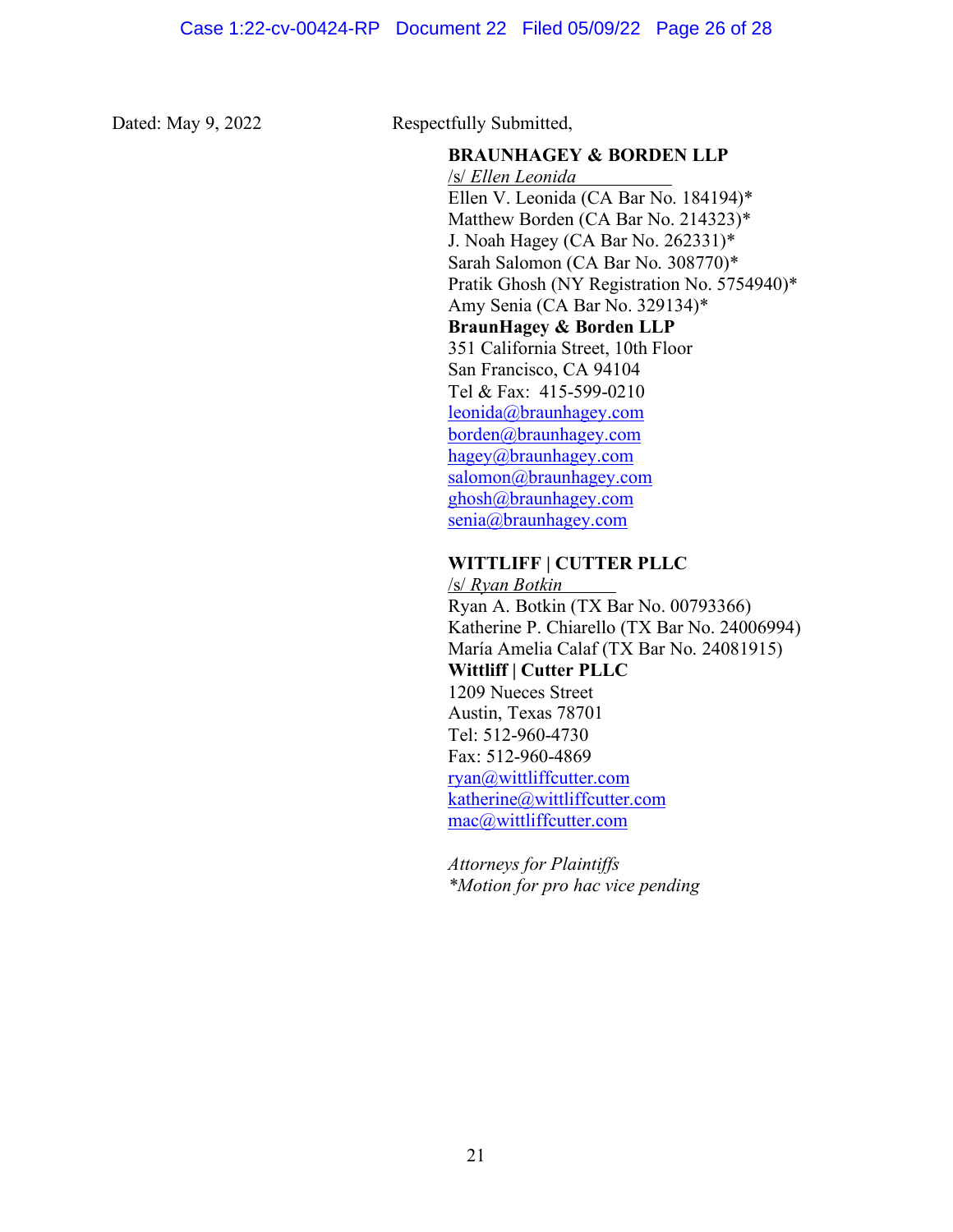# **CERTIFICATE OF SERVICE**

I hereby certify that on this ninth day of May, 2022, a true and correct copy of the

foregoing document was served on all counsel of record who have appeared in this case using

the Court's CM/ECF system as a Filing User, and in addition, was served upon all Defendants by

placing the same in the United States Mail, postage prepaid, to:

Llano County, c/o County Judge Ron Cunningham 801 Ford Street, Room 101 Llano, Texas 78643

Llano County Judge Ron Cunningham 801 Ford Street, Room 101 Llano, Texas 78643

Jerry Don Moss, Llano County Commissioner 2001 N. St. Hwy 16 Suite B Llano, Texas 78643

Peter Jones, Llano County Commissioner 508 Sombrero Horseshoe Bay, Texas 78657

Mike Sandoval, Llano County Commissioner 8347 RR 1431 Buchanan Dam, Texas 78609

Linda Raschke, Llano County Commissioner 8347 West Ranch Road 1431 Buchanan Dam, Texas 78609

Amber Milum, Llano County Library System Director 102 E. Haynie St. Llano, Texas 78643

Rochelle Wells, Llano County Library Board Member 1406 Ash Street Llano, Texas 78643-2810